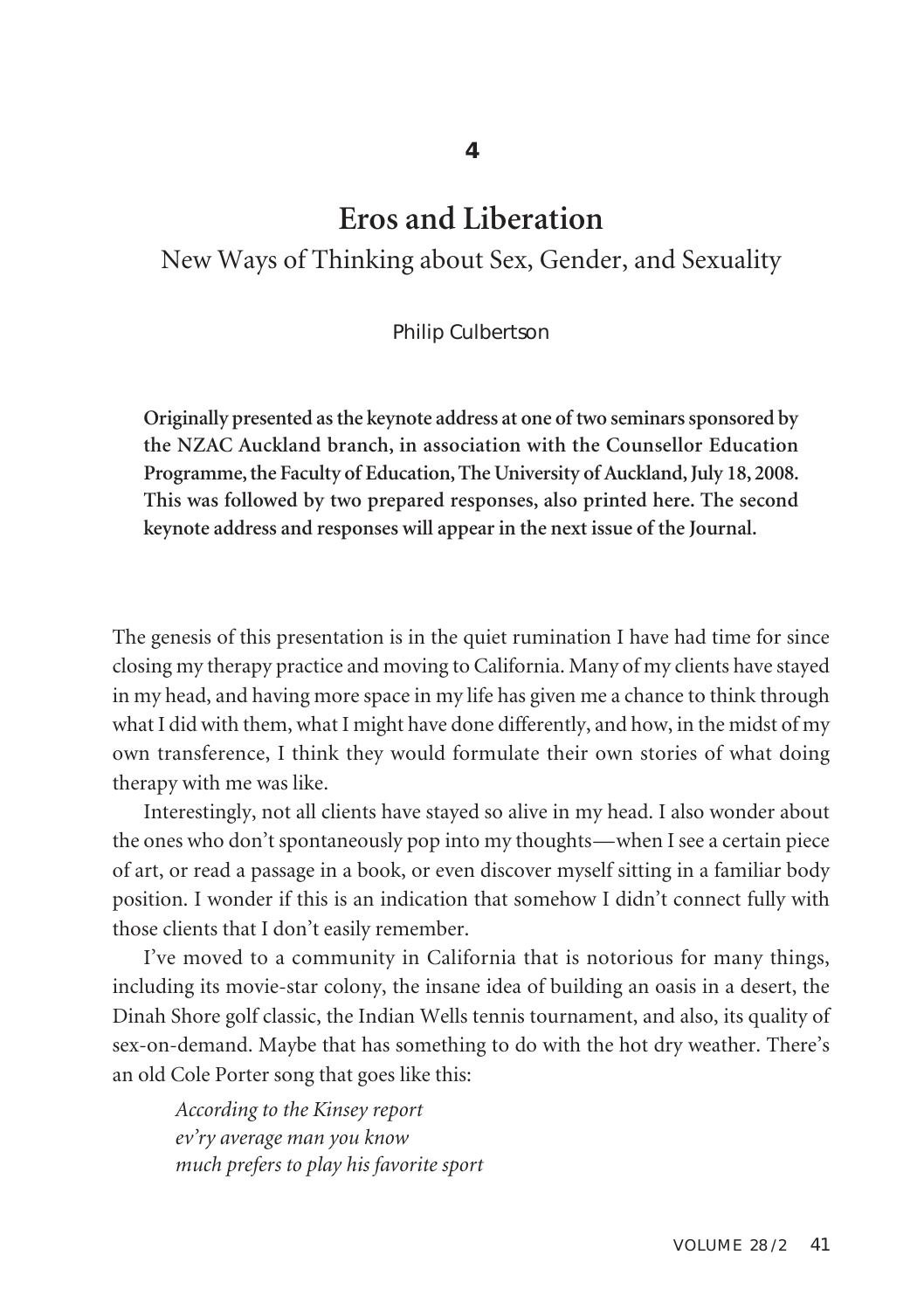*when the temperature is low but when the thermometer goes way up and the weather is sizzling hot Mister Adam for his madam is not cause it's too darn hot, it's too darn hot.*

(Porter, 1948)

In the Broadway musical, when the thermometer goes way up, so does the humidity. But Cole Porter must not have written about Palm Springs, because here, in the desert, we have negligible humidity most of the year. Earlier this month, on the day I left the US to come to New Zealand, the temperature was *110 in the Shade*, to quote another Broadway show. That's 43 degrees Celsius, in the shade, but if there's no humidity, that's really not an uncomfortable temperature at all—well, at least in the shade.

In this presentation I will reflect on my ongoing search toward a deeper understanding of human sexual identity and liberation—particularly liberation from some of the dominant discourses about the loci of erotic desire and their relationship to human agency. I will do this in the context of my growing commitment to the work of social constructionists, particularly Michel Foucault, Judith Butler, and Dan McAdams. Parts of this presentation are personal—a sort of inner conversation made public—and parts are retrospective in a professional way. I am also convinced that the exploration of eros and liberation is one way to language what both psychotherapists and pastoral counsellors do, though with different hermeneutics and methodologies.

### **Psychodynamics and narrative**

The sexual tension around town reminds me from time to time of clients of mine who did a great deal of sexual acting out. Most of those clients were gay men, and they would replay their adventures for me in detail. Yet there was something that seemed desperate about what they were doing. They could easily find sex, but what they ached for was a long-term, stable, loving relationship. Often, it seemed that they believed a relationship would materialise if they just had sex with enough people. Surely, someone out there was "the one", and the way to the heart was, apparently, through the groin.

Some schools of psychodynamic psychotherapy would argue that this sort of behaviour is the sign of a deep splitting, probably quite an early one. The healing of these early splits often necessitates long, hard work in the therapy room, but fortunately, there is a wealth of theory to support us in working with clients who are so split. I'm thinking of Freudian "repetition compulsion" in relation to his "Mourning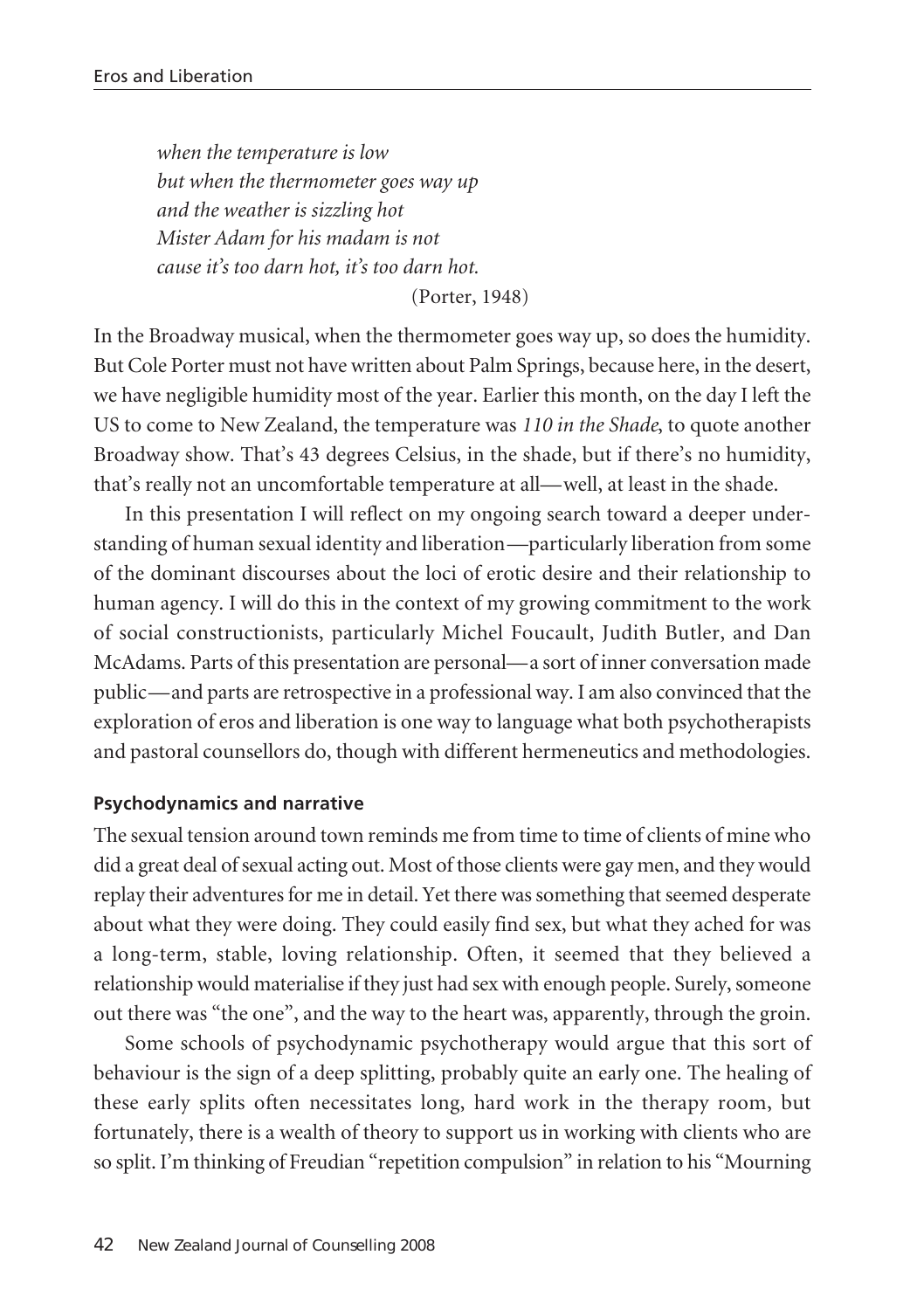and Melancholia" (1917), as well as the work of Jessica Benjamin (1995), Robert Stoller (1985), Jonathan Dollimore (1991), Robert Hopcke (1990), Roy Schafer (1992), and in particular, D. W. Winnicott's "The Capacity to Be Alone" (1965).

On the other hand, some schools of narrative counselling would argue that there isn't a self anyway, but that we are a collection of embodied, atomic, and social selves. I find it interesting in New Zealand how little the disciplines of psychodynamic psychotherapy and narrative counselling theory have to say to each other, at least in public, the notable exception that I am aware of being the work of Brian Broom of Christchurch (Broom, 1997, 2007). In spite of their differences, both disciplines are about story-telling and meaning-making, and perhaps one day they can find more ways of learning from each other here in this country. Such a conversation is beginning elsewhere, including through the Boston Change Process Study Group (BCPSG), which combines narrative counselling theory with the work of Daniel Stern and Edward Tronick.

I should clarify that my orientation toward narrative counselling and therapy may be lessfamiliarto some New Zealanders. The "genealogy" of my education in narrative counselling begins with the work of Peter Berger and Thomas Luckmann (1966), then continues with Kenneth Gergen (1994, 1999), Mikhael Bakhtin (1981), J. L. Austin (1962) and Stanley Fish (1980), and Dan McAdams(1985, 1988; McAdams & Ochberg, 1993). McAdams, Professor of Psychology and Human Development at Northwestern University in Chicago, in particular, has shaped my thinking and application of narrative theory and human identity. As much as I respect the distinctive theoretical work of Michael White and David Epston, my training did not include them, and in many ways I find myself uncomfortable at times with their approach to narrative treatment. Only later, too, was I exposed to the work of Foucault and Butler, both of whom allowed me to move into a deeper understanding of the power of discourse and linguistics in the formation of human identity, and what we, as well as our clients, decided to normalise or pathologise.

It seems to me that both of these modalities—psychodynamics and narrative—need to pay ever-closer, continuing attention to the larger and overwhelming discourse inside which we live, including the deeply sexualised discourse of television, popular music, video games, movies, the internet, and advertising, including of Viagra. These pull us apart anyway, and construct a world in which everyone has lots and lots of sex, on demand, even, and in which, if you're not having lots ofsex, then you're not getting the most out of life. Maybe, even, you're a failure. It's not that psychodynamics and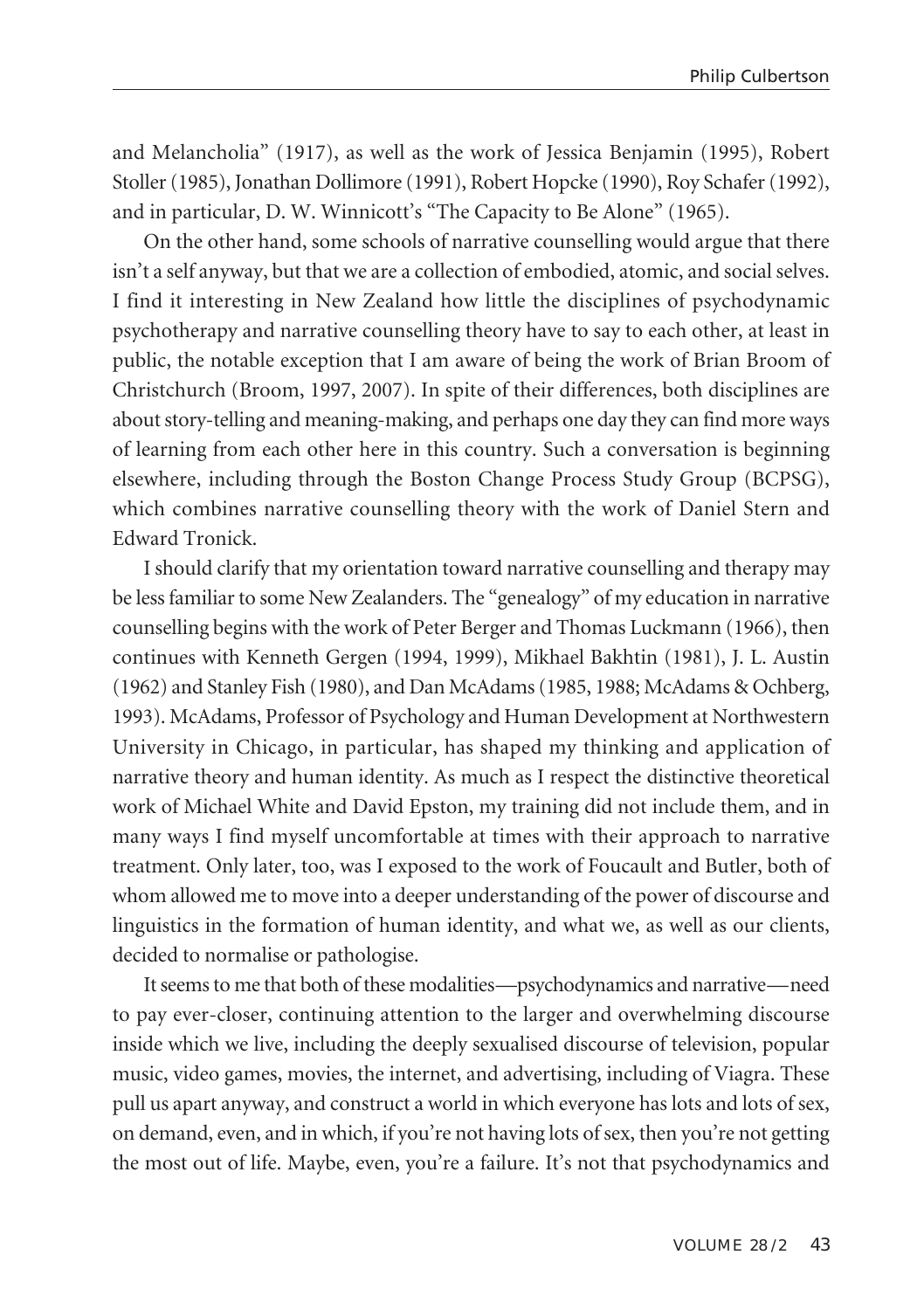narrative are ignoring these larger and overwhelming discourses; rather, it's that with all the emphasisin both on individual experience and meaning-making, it is easy to lose sight of how powerless individuals can be to make meaning, and how overwhelming and ubiquitous are the messages to be someone other than who each of us might want to be.

We will never be able fully to escape the power-to-construct that is granted to the overwhelming discourses in which we live. I believe we have learned that, now, from Foucault, especially by way of his monumental volume, *Discipline and Punish* (1975). But surely the purpose of both psychodynamic psychotherapy and narrative counselling is to support and challenge people as they do the best they can do, making some sort of individual, nearly congruent meaning inside of that overwhelming discourse. When we are congruent, we can be both healthy and safe, or at least, healthier and safer, and contribute to the good of society as a whole. Counselling and psychotherapy can help people to "individuate in place," which is quite subjective, for it calls on us to constitute the subjectivity.

I believe that the analogy of a Pasifika fine mat would be appropriate here. Not every mat woven in our indigenous cultures is perfect from the beginning, and no matter how perfect, most mats need to be repaired from time to time. You will remember, perhaps, the classical Greek story of Penelope, wife of Odysseus, who wove in the daytime, and unwove at night. Her rationale was to stave off suitors, hoping against hope that Odysseus would reappear. In the Pacific, women weave and unweave for a different reason: because the exchange value of any mat, especially the *'ie toga*, is based on the fineness, the delicacy, the perfection, of its weaving, so errors and blemishes must be constantly removed as the weaving of the mat proceeds. Of course, not every Samoan woman is automatically a fine weaver. In Albert Wendt's novel *Ola* (1991), the protagonist, Olamiileoti Monroe, laments that she is "hopeless at weaving" (p. 330). Some of our clients weave their new resilience well; others, like Ola, are less skilled, and we must sit with them a lot longer as they unweave, and reweave, their lives (see also Filemoni-Tofaeono & Johnson, 2006; on the similar process of repairing a Pacific tapa cloth, see Palu, 2003).

In the face of the dominant discourses that surround and oppress us, we must first learn who we are not, and afterwards learn who we are.

## **The influence of Judith Butler**

Searching to understand human sexual identity and liberation is a complicated task. To discourse theory, we must then add social constructionism. Social constructionism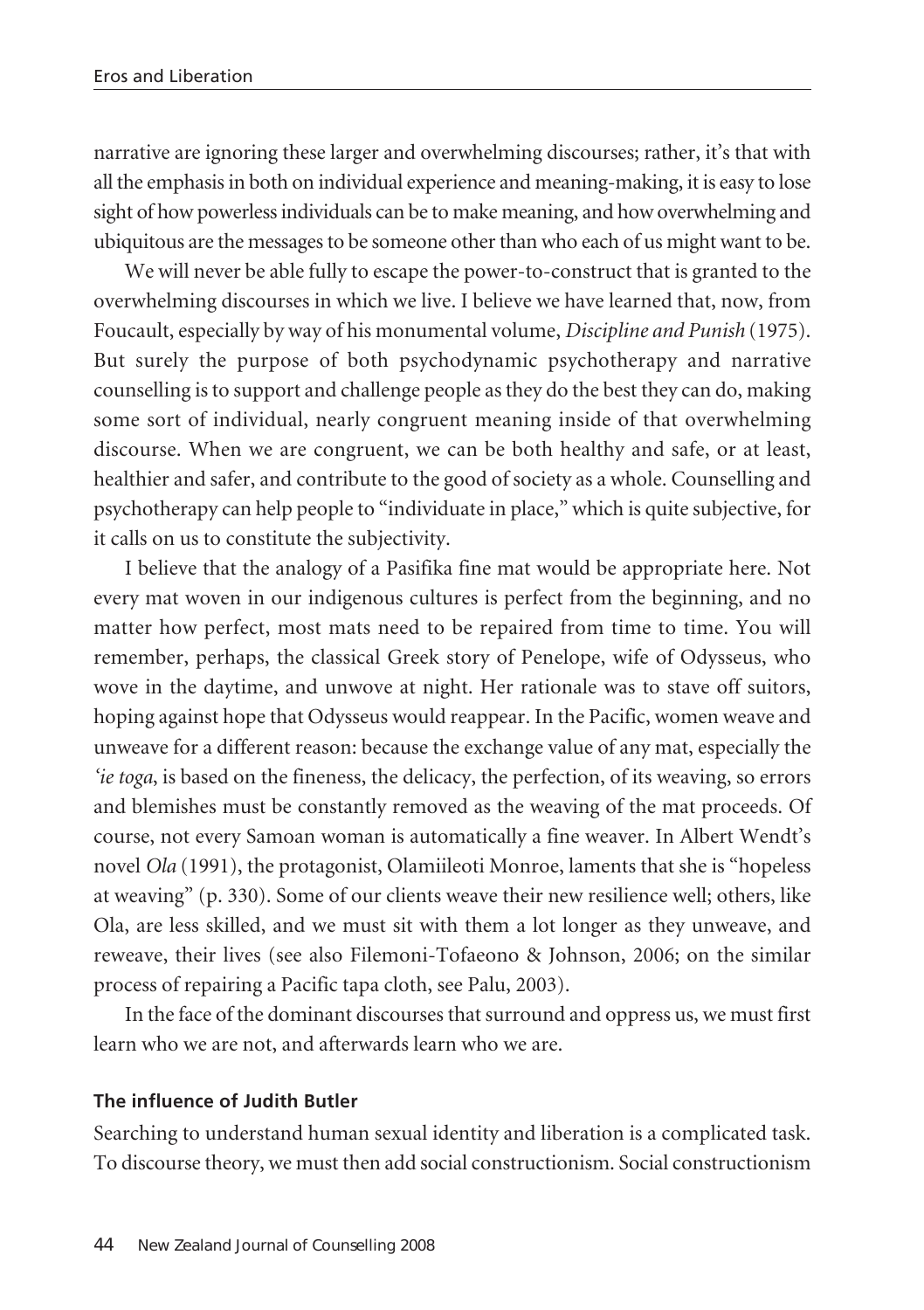has been around for a long, long time, at least since Peter L. Berger and Thomas Luckmann's 1966 book, *The Social Construction of Reality*.

Social constructionism is illustrated by this story from Jill Freedman and Gene Combs (1996, pp. 22–23): Imagine two survivors of some ecological disaster coming together to start a new society. Imagine that they are a man and a woman who come from very different cultures. Even if they share no language, no religion, and no presuppositions about how labour is to be divided, or what place work, play, communal ritual, and private contemplation have in a good society, if culture of any sort is to continue, they must begin to coordinate their activities. As they do this, some agreed-upon habits and distinctions will emerge: certain substances will be treated as food, certain places found or erected to serve as shelter, each will begin to assume certain routine daily tasks, and they will almost certainly develop a shared language. Even as time passes, they will always be able to remember, "This is how we decided to do this," or "It works better if I assume this role." For the children of the founding generation, "This is how we decided …" will be more like "This is how our elders do it," and by the third generation it will be "This is how it's done." Mothers and farmers and builders will be treated as always-having-existed types of people. The rough-andready procedures for building houses and planting crops that our original two survivors pieced together will be more-or-less codified as the *rules* for how to build a house or plant corn. By the fourth generation of our imaginary society, "This is how it is done" will have become "This is the way the world is: this is reality."

The precursors of social constructionism include Antonio Gramsci, Talcott Parsons, Stanley Fish, John Searle, Emile Durkheim, and Michel Foucault. Foucault is one of a group of writers generally lumped together under the label "critical theorists." Other writersin the field of critical theory would include Walter Benjamin, Herbert Marcuse, Ferdinand de Saussure, Noam Chomsky, Hans-Georg Gadamer, Roland Barthes, Theodor Adorno, Jean Baudrillard, Hélène Cixous, Gilles Deleuze and Félix Guattari, Umberto Eco, Jean-François Lyotard, Pierre Bordieu, Jacques Derrida, Jacques Lacan, J. L. Austin, Slavoj Ž iž ek, and Judith Butler. In my later years as a senior academic, these are the thinkers who have most deeply influenced me, and in a sense, I feel I have come to them too late in life. But of all the people on that list, it is Judith Butler whose writings have earned the largest portion of my reading time in the first six months of my semi-retirement. Right at the end of my teaching career, in 2006 and 2007, I began to require theology students to learn something about Butler, as well as Foucault. If I were doing it over again, I would require those students to learn even more about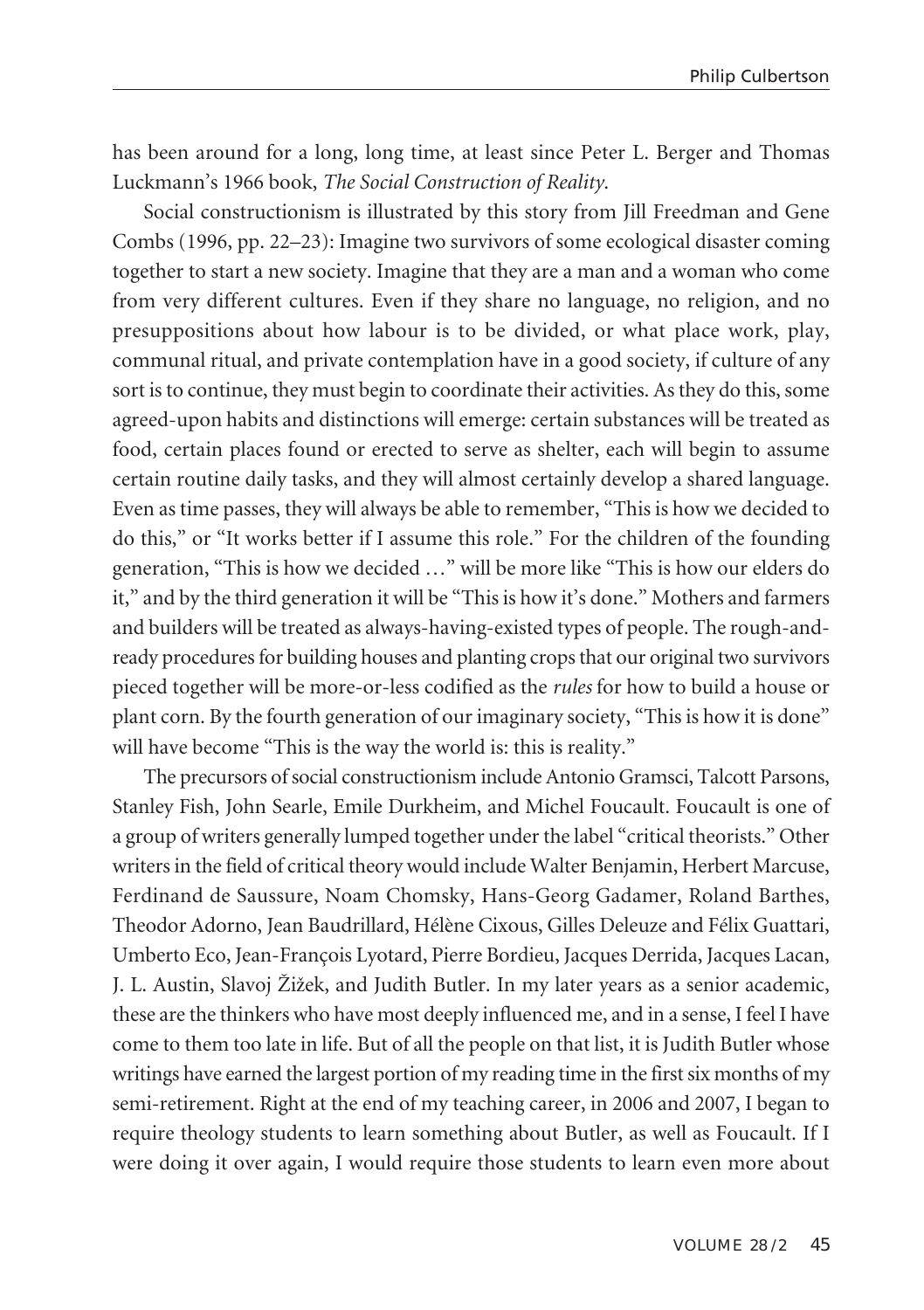both, and starting at an earlier stage of their education. All of these critical theorists are, essentially, hermeneuts—people who teach us a certain way, or hermeneutic, of interpreting the world and its "texts", in the broadest sense. Lacan, of course, has had a huge impact on psychoanalysis and psychotherapy. Of thislist, I am at present unsure who has had a significant impact on counselling theory, in addition to the principal thinkers of discourse theory.

It is to Butler and her thinking that I will now turn, and in particular to what I have learned from her writings about sex, gender, and sexuality.

## **Sometimes the parts are greater than the whole**

In a recent article on Pasifika identity, Marianne Franklin, a New Zealander who is Senior Lecturer in Social and Political Theory at the University for Humanistics in Utrecht, The Netherlands, wrote:

*People arefar morecomplicated beings than these unitary labels would suggest and our experiences of being gendered … vary along dimensions of race, class, nationality, ethnicity, sexuality and so on. All these identities with which we are labelled … are social constructs that are created, given meaning, and reproduced by the differing, yet interlocking, systems of power in which we are embedded.*

(Franklin, 2003, p. 488, n7)

Among the complicated mix of identities that Marianne Franklin refers to are sex, gender, and sexuality.

We all have genitals, though of various configurations; Butler and others use the word "sex" to refer to that genital part of our identity that is "named" at birth—most often named as "male sex" for a boy, and "female sex" for a girl. However, you may not be aware that just under 3% of all babies are born with GA, or genital ambiguity (Fausto-Sterling, 2000, p. 51). Decisions are then made by parents and doctors in consultation. Discourse theory and social construction tell us how the genitals we see are to be languaged. Once the languaging of genitals is mastered, we then "perform" our genitals. Or as Judith Butler would say, we do not *have* genitals, we enact them.

Medical definitions get involved in this languaging too, for so-called "scientific rationalism" and the objectification and pathologisation of the human body are a part of the discourse that we live in.

*Common [Western] medical practice imposes stringent requirements for male and female genitals at birth—a penis that is less than 2.5 centimeters long when*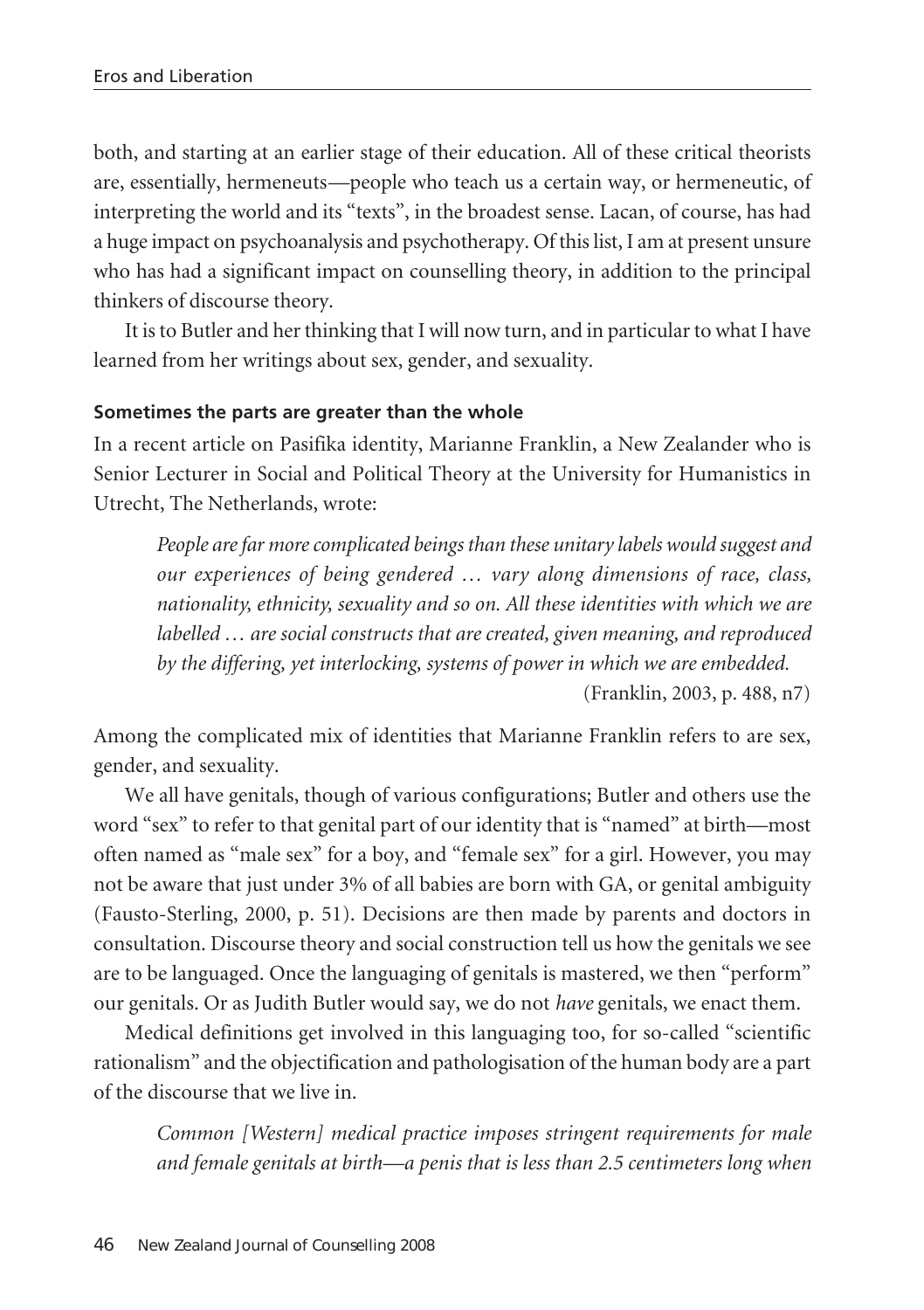*stretched, or a clitoris that is more than one centimeter long are both commonly subject to surgery in which both are reduced to an "acceptable" sized clitoris.* (Eckert & McConnell-Ginet, 2003, p. 11)

In other words, if a baby's penis is not "big enough" to be called a penis, "his" genitals are turned into a vagina. Someone must name it, to name what they see ("umm, that one's not big enough to be a penis"), and in order to name it, it must be "created". If it is not created, then the child will be assigned what is called "a grammatical gender" (in the Western world, all children must be either a boy or a girl), which may or may not match that child's social gender as that gender evolves over the course of childhood. A child may have a "sex" which has been named and created as "male", but for a variety of reasons, might prefer to perform the "female" gender role (Goldberg & Adriano, 2008). To cite an absurdly different illustration: in the early 1970s, when I first started spending a lot of time in Jerusalem, I often heard Golda Meir referred to as "the biggest mensch in the Israeli government." In that situation, too, her grammatical gender did not match her perceived social gender: she was grammatically female, but socially male.

I don't know if this ascription would have pleased Golda or not. However, it might please Judith Butler(1999) who, arguing forthe disconnection between biological sex and social gender, writes:

*When theconstructed status of gender is theorized as radically independent of sex, gender itself becomes a free-floating artifice, with the consequence that* man *and* masculine *might just as easily signify a female body as a male one, and* woman *and* feminine *a male body as easily as a female one.*

(p. 10)

To summarise the thinking of Butler and others, the gender that we perform is based on how our genitals have been or are languaged by others, even though most of the time our genital configuration is assumed, rather than actually seen by anyone else. The language others ascribe to our genitals may, or may not, be correct, for there are other factors at work in the identification of biological sex, such as endocrinology, that are not readily visible—for example, "female" children who have both an X and a Y chromosome—and these factors simply are not explored before we are labelled "boy" or "girl".

We also all have a gender of some kind. Many cultures in this world think of masculinity and femininity as being the only two gender categories. But that's not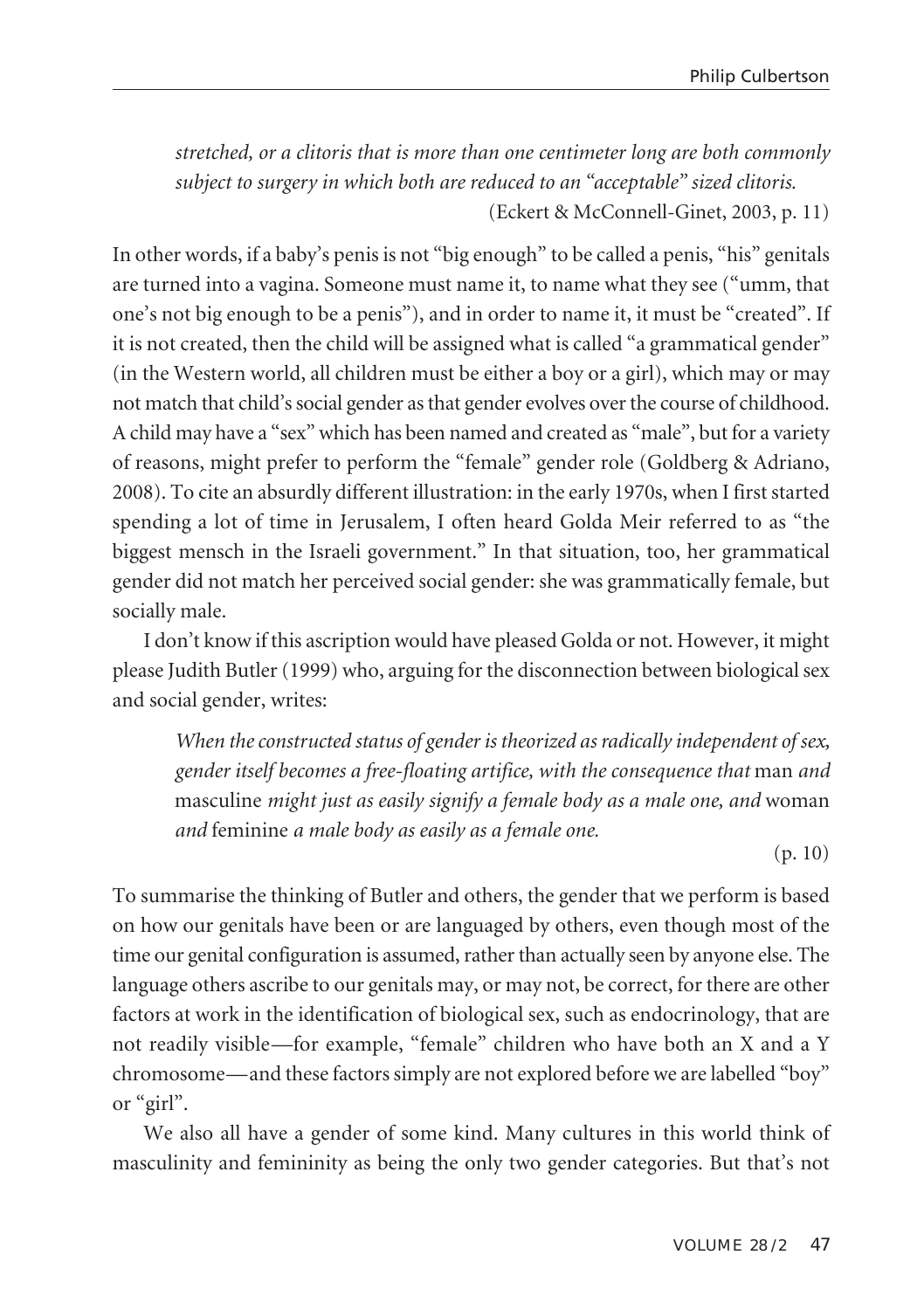correct, asthe writings of Bob Connell and David Gilmore helped me realise (Connell, 2005; Gilmore, 1990). Firstly, there are many masculinities and many femininities. We perform those, too, and we have a much biggerrepertoire than we often realise. It was Judith Butler (2004) who argued that "Genitals do not determine gender." Or as theologian Miroslav Volf(1996) argues, ourideas of gender as connected to genitals of what is masculine and what is feminine—come from animals, but not from God, who has neither gender nor genitals, as we understand those in human terms (p. 173).

Secondly, I have watched clients in my therapy room perform, even in the short course of one session, a variety of femininities and masculinities, no matter their genital configuration. I have learned along the way that some of the saddest people I treated were those who were stuck in a single "hegemonic" masculinity or femininity hegemonic meaning "control or dominating influence by one person or group, especially by one political group over society or one nation over others." They simply did not have a large enough repertoire of gender performances from which to choose in order to match, for example, the emotions they needed to express. In other words, when we perform our gender, we are performing it inside a political system that is much more powerful than we are, and which tries very hard to regulate "acceptable" masculinities and femininities.

We all have a sexuality of some kind. For fifty years now, since the work of Alfred Kinsey, we have known that sexuality does not exist as two isolated poles, but extends across a spectrum from exclusive heterosexuality (Kinsey Scale 1: predominantly heterosexual, incidentally homosexual) to exclusive homosexuality (Kinsey Scale 6: predominantly homosexual, incidentally heterosexual). In fact, I think it is most useful to understand genitally determined biological sex, and gender, and sexuality *all* as spectrums of possibility, rather than dimorphic categories.

To expand Judith Butler's point, genitals do not determine gender, nor do they determine sexuality. So we have three identities—sex (genitals), gender, and sexuality—all of which are deeply shaped and affected by discourse and social constructionism. And if we "push" on Butler'stheory, none of these three is necessarily attached to, or determinative of, either of the other two.

## **Unweaving and weaving**

Bearing in mind counselling and psychotherapy's desire to help people integrate, I still want to argue that, for some clients, it might be helpful to "unweave" before "weaving". It seems to me that each one of these component parts of a complex identity—sex,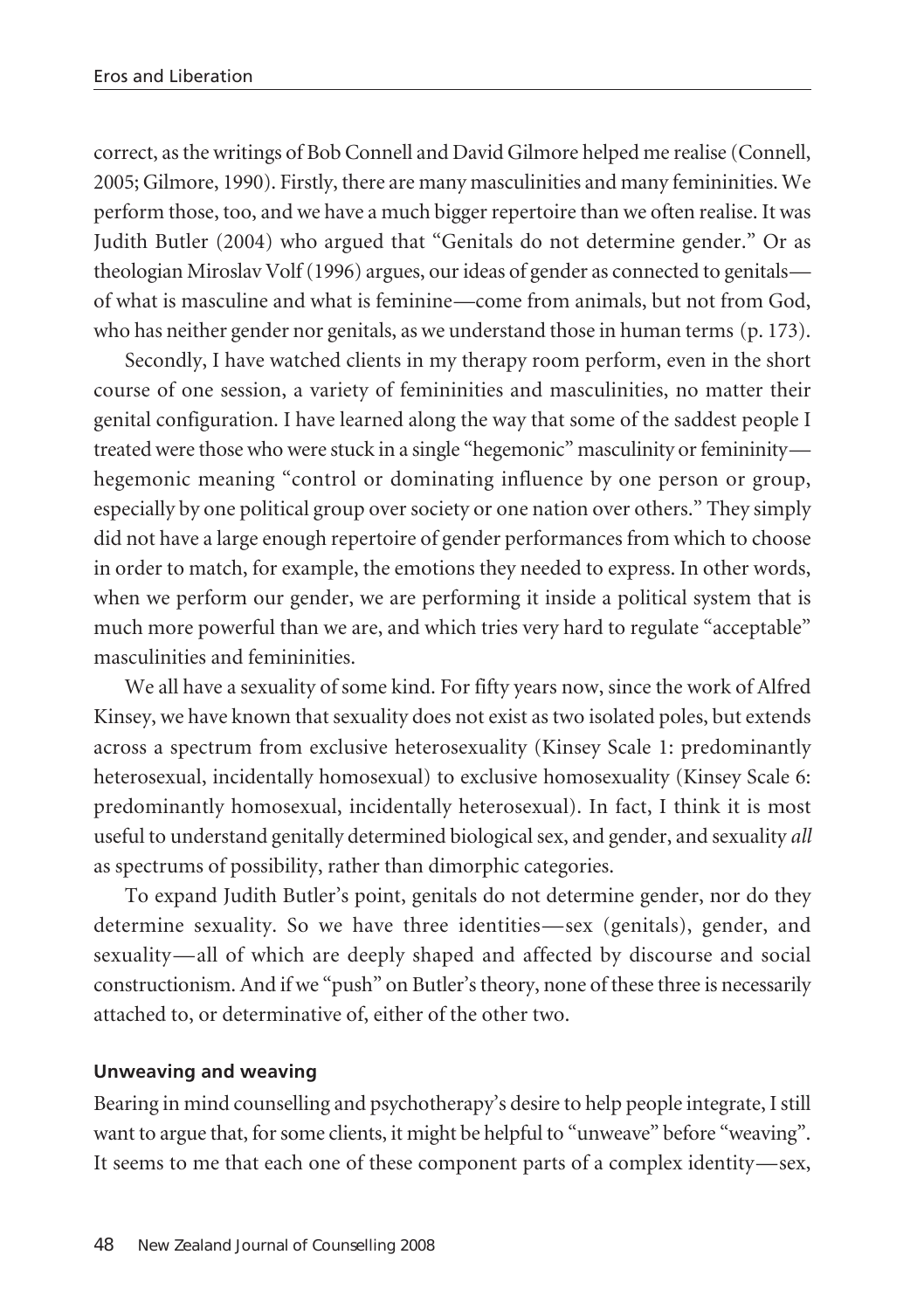gender, and sexuality—has its own history and set of historical narratives, its own internal sense of what is healthy and good for it, its own processes of meaning-making, and perhaps even its own hopes for the future. But if there are that many narratives going on simultaneously, how then can we help clients take them apart, grant them equal privilege, and make good decisions that will benefit each as parts, and the whole as a whole?

In 2005, I was invited to write the introductory essay for a coffee-table book of photographs of men's bodies (Culbertson, 2006). The book's editors had invited me because they were admirers of an essay I had written in 1997, called "Designing Men: Reading Male Bodies as Texts" (Culbertson, 1998). Inspired by an essay called "Portrait of My Body," by Philip Lopate (1996), I decided to write the introduction for the photography book by letting parts of my body tell their own story, rather than my telling the story of this body. In my essay, I let various parts of my body find their voice: a broken tooth, a scar on my back, an infected toenail, and of course, the scars on my heart after a lifetime ofrelationships. Writing this way helped me understand how the parts of our bodies have their own stories which, when told, might not be quite the way we would tell them if we were in charge.

And that's what I'm getting at here: is it not possible that our genitals have their own story to tell—their history, their wants and desires, their hopes and fears, their sense of being trapped, and what being liberated might allow—and that the gender roles we each perform also have their history, wants, desires, hopes and fears; and that our understanding of our own sexuality is also complex and heavily self-storied. The stories I told in the introduction to the photography book are not necessarily stories I would tell in public (and won't here, either), but they are important stories that my body carries, nonetheless. So it is also with *your* bodies (and some of you will, for example, know that victims of abuse have stories embedded in their physical bodies that they are unaware of), and with the various ways you perform your gender, and the various ways you perform your sexuality.

Do these different sets of stories talk to each other? Correct or contradict each other? What would happen if these body stories were foregrounded, and brought into dialogue with the many other stories we carry about ourselves, just as sometimes in counselling we put people's various "selves" in dialogue with each other in two-chair work?

Unfortunately, because I don't have a therapy practice in the US, and therefore don't have a space to test out my new thinking so influenced by Judith Butler's idea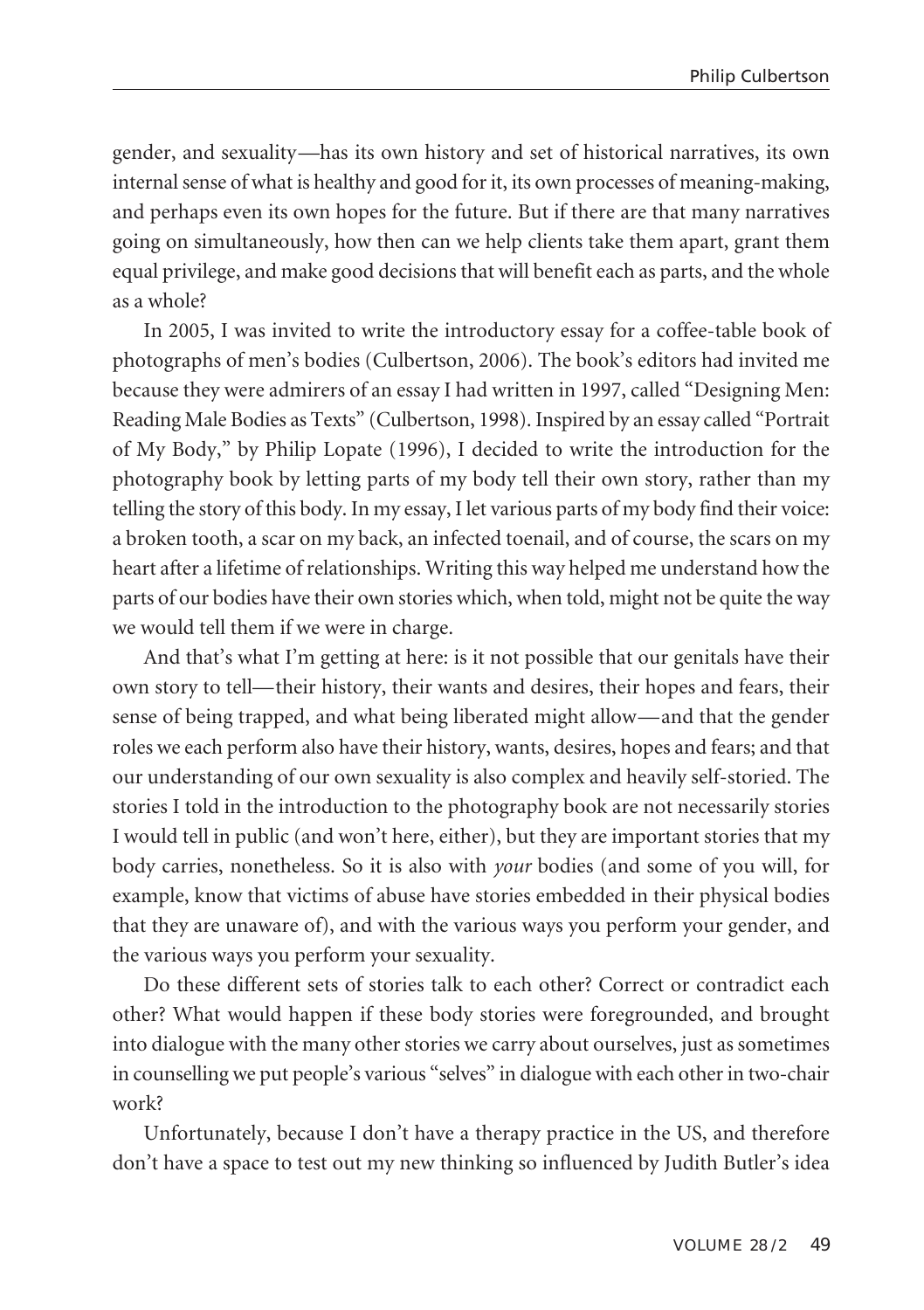that genitals are not connected to gender, I can only lay out a hypothetical method of exploring with a client. Perhaps I have to rely on some of you to test out this theory, and let me know how it goes.

A client's genitals have a psychosexual story they wish to tell. Perhaps it is a story about what those genitals want, how they want to be treated, by whom, why, and what would be the outcome of being treated that way. Is this a story that can contribute to the client's greater sense of wellbeing? Of health? Of lasting happiness? How does the genitals' story make meaning out of the client's experience of self, and what happens when this story enters into dialogue with other stories that the client carries?

A client's gender identity has a story, or probably many stories. Learning to be "acceptably" gendered is one of the hardest things we are each expected to accomplish in our childhood and teen years. As Butler (1999) summarises, "the various acts of gender create the idea of gender, and without those acts, there would be no gender at all" (p. 178). Whether stories of masculinity or femininity, all stories are infected with the traces of heteronormativity—the privileging of the standards of white, heterosexual, educated, married, middle-class, powerful males. Within the crushing power of this structured discourse, what personal story or stories of being gendered does the client prefer, and why? What is the effect of the client's superego in judging that story? How has the performance of the client's gender changed for her or him over time? Does that mean that the client's gender identity stories have changed, simply because the performance changed? In Butlerian thought, "… gendered bodies are so many 'styles of the flesh.' These styles are never fully self-styled, for styles have a history, and those histories condition and limit the possibilities" (Butler, 1999, p. 177). Which is the best story for now, for the client in his or her present moment? How might the telling of that story be affected by family and social relationships? How might these stories be influenced by other factors, such as self-loathing or a history of abuse? What would bar the telling of that story in a healthy way? (See Scholinski, 1997, for a tragic example of psychiatric misdiagnosis of a young woman's gender identity struggle.)

A client's sexuality has a psychosexual story it wishes to tell. My experience with clients is that they often struggle with the task of evaluating their own psychosexual story with any sense of objectivity. Again, many of the same questions pertain: What story does the client prefer, and why? What is the effect of the client's superego in judging that story? How has the performance of the client's sexuality changed over time? Does that mean that the client's sexual identity stories have changed, just because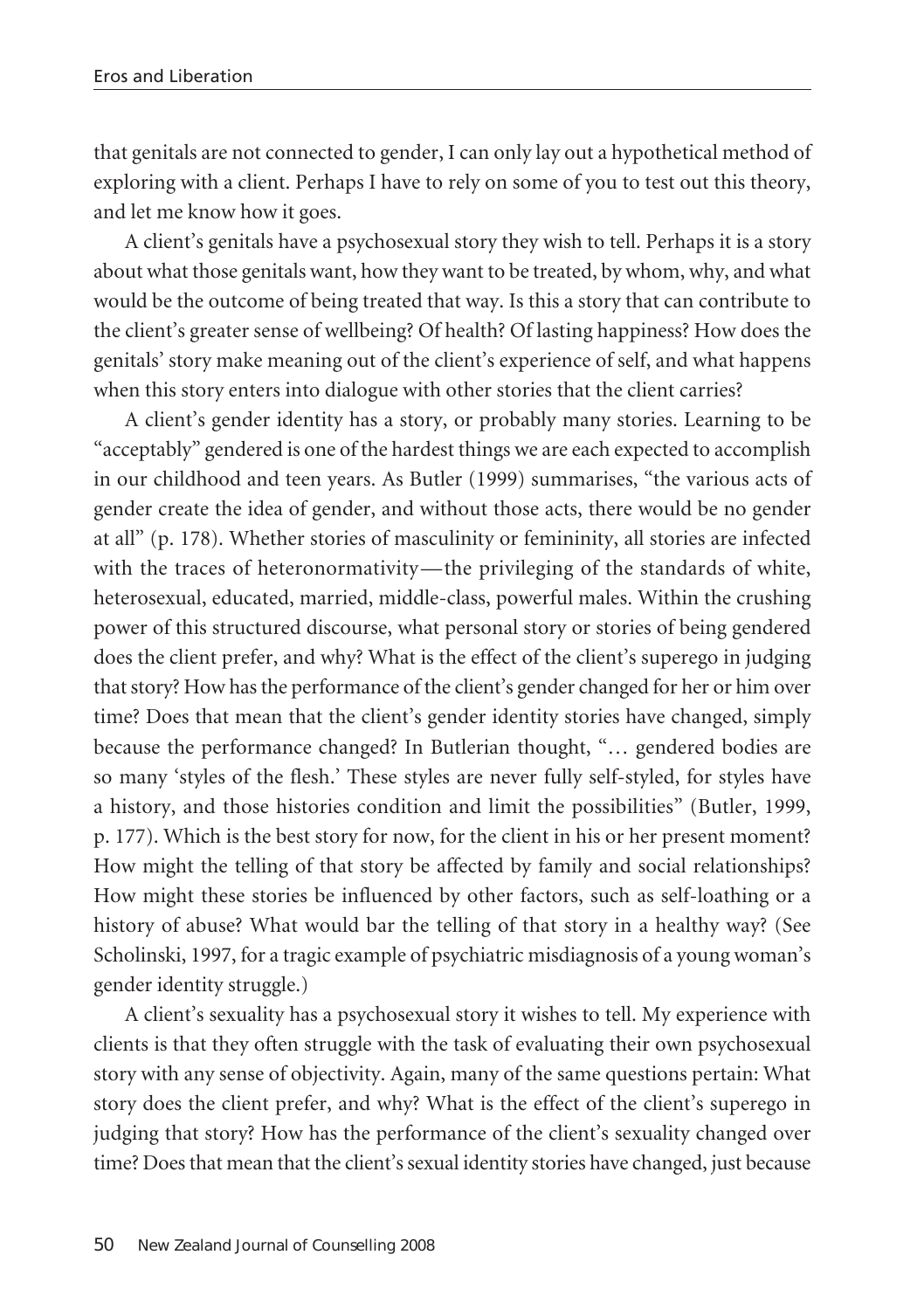her or his performance has changed? Which is the best story for now, for the client in his or her present moment? How might the telling of that story be affected by family and social relationships? What would bar the telling of that story in a healthy way? (See Back, 1985, for examples of the many things inside family dynamics that impede the development of healthy non-heterosexual identity development.)

These three parts of a client's individual identity interact, of course, with things like culture, socio-economic status, age, partnership status, employment, privilege, and others. These are the "interlocking systems of power" that Marianne Franklin (above) referred to in the quote from her article "I Define My Own Identity." Our genitals, gender, and sexuality can only ever tell their stories in dialogue with our responses to those systems of power, those social constructions, those dynamics of discourse. But if our clients can find a way to unweave their genitals, gender, and sexuality, listen to the many stories that these parts of their identity have to tell, and then begin the process of weaving them back togetherin a new way, then I believe that wellbeing and resilience are much more within their reach.

I'll tell you a personal story. A couple of months ago, I was on a trip with my daughter and her long-time boyfriend. One night, they knocked on the door of my hotel room and asked to come in, and they sat down with me on the bed. I haven't spent much time with my daughter's boyfriend, in spite of their being in a long-time relationship, so I was quite surprised at the question he was bold enough to ask. He said, "Katie says you're gay, and I don't believe her. Are you?" I answered him, "There are periods in my life when I have been sexual with women, and other periods when I have been sexual with men, and right now I am very happily single. So I think the answer to your question is 'No.' I'm just sexual in a variety of ways, and no label fits me very well." His response was: "I thought so." That wasn't what I expected either.

And then, just a few weeks ago, when I was keynoting a clergy conference in Mississippi on some material similar to this presentation, I surprised myself by saying that I am "celibate". That's not a word that I have used about myself before, but it felt quite comfortable at the time. In mulling over my surprise utterance, I realise how much I have indeed been affected by reading Judith Butler, because "celibate" is, for me anyway, a description which is about making good choices for my whole self right now. Right now, it feels like "celibate" is a truly life-giving way to describe where I am at this point in my psychosocial development. I can also, maybe for the first time in my life, understand how being celibate is indeed a gift.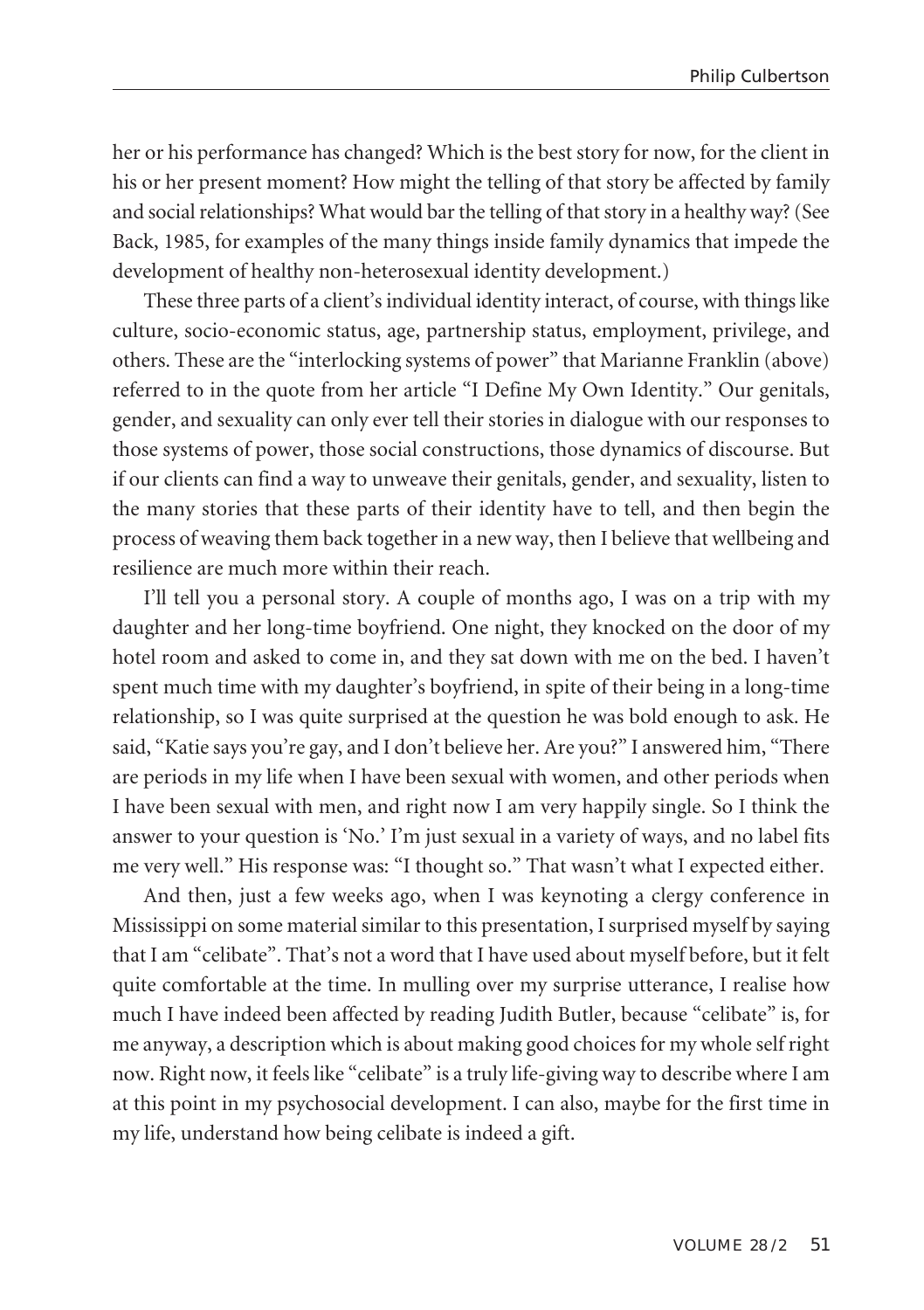## **Eros and liberation**

Freud is famous for his Drive Theory, understanding human beings as torn between eros (survival, hunger and thirst, sex and propagation, pleasure, the avoidance of suffering, playfulness) and thanatos (unpleasure, suffering, self-persecution, selfdestruction and addictive behaviours, excessive and non-life-giving hedonism). Either drive can manifest itself in our clients when they seem "asleep"—unable to engage with their problems, unwilling to recognise that even erotic pleasures can be a form of being dead. But it can also be thanatos disguised as eros, or desire, that keeps people trapped in stories they are unaware of, or don't understand.

Eros includes the drive to relate intimately, including sexually, and like all other drives, can be constructive or destructive, healthy or perverse, and many in-between mixtures. Eros knows neither bounds nor logic, and as Stoller (1985) and others have shown, is capable of a whole series of inversions. Yet, some modern theologians and spiritual writers are recognising that spirituality—whether inside or outside of organised religion—also has a strong erotic component to it. God, or the Spirit, passionately desires us, as we desire a spiritual relationship. For these theologians and spiritual writers, however, eros without discipline leads quickly to thanatos (see, for example, Burrus & Keller, 2006). Herein, then, lies the problem in working with certain clients. Living in the midst of a deeply sexualised discourse of television, popular music, video games, movies, the internet, and advertising, which encourages people to stop thinking, to simply follow their desire unthinkingly—in other words, to become dead—how do we encourage clients to gain some discipline over the performances of their genitals, gender, and sexuality? We do so, I would argue, but talking to them not just about their behaviour, or their thinking, but more importantly, about their values.

## **Conclusion**

One of my favourite writers in psychotherapy is Harry Aponte (1999), a therapist in private practice in Philadelphia. In a recent essay, he stated:

*The choices that patients make about their lives in treatment are steeped in their values,ethics, and beliefs—in a word, in the* morality *of their spirituality.… They can choosereality or denial, fighting or being passive, betterment or defeat. In that personal exercise of free will lies the mystery of their essential worth and independence.… By supporting their values, therapy can support clients' personal identity and power. Therapy based on the freedom of clients to choose calls for*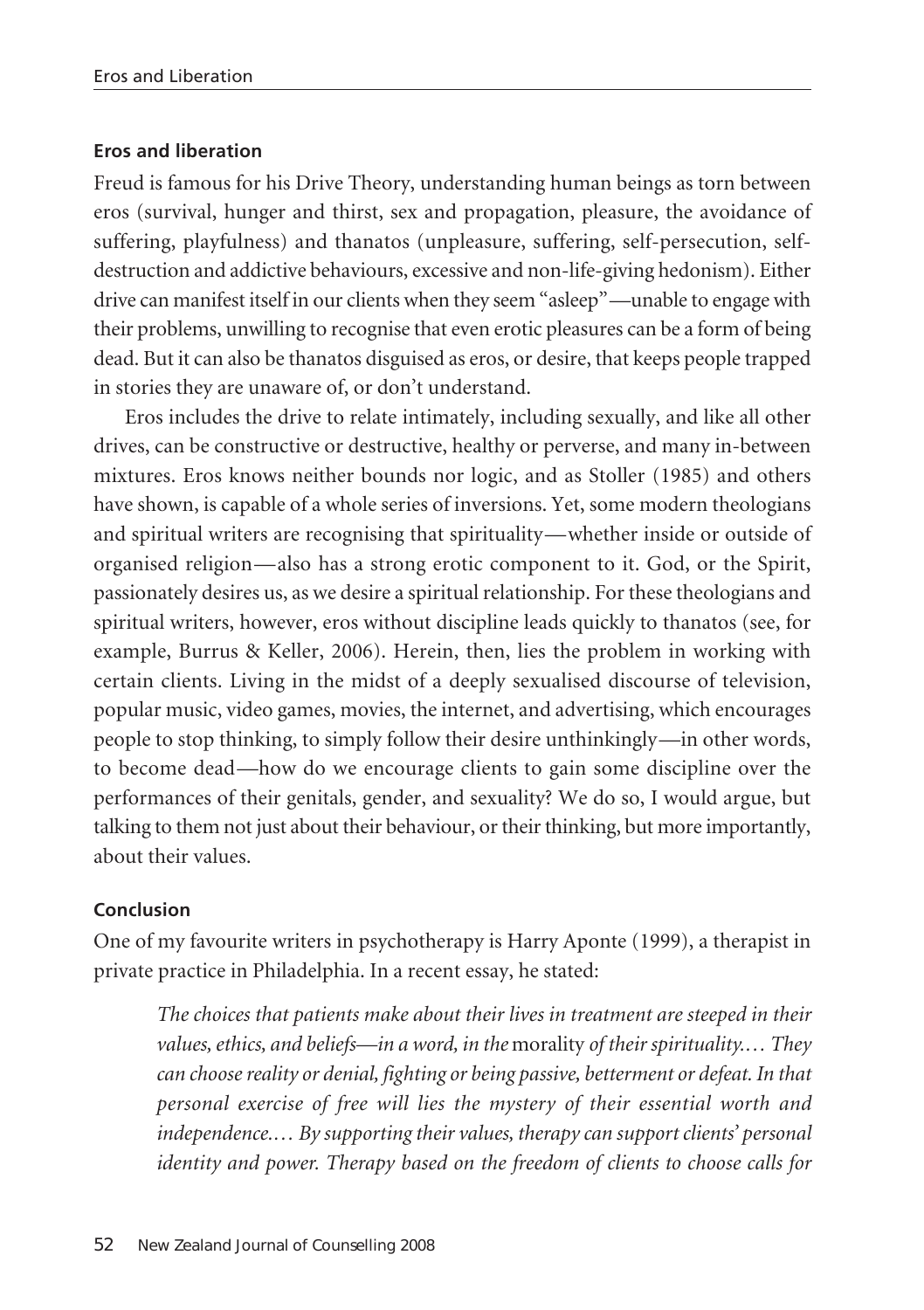*helping clients identify options and rationale for the choices they face. By offering the technical resources of the intervention and providing the support of the relationship, therapists bolster their clients' motivation and will to choose. When therapists help them make choices that are theirs, clients are better able to accept responsibility for the consequences of their decisions.*

(p. 83)

Unweaving the mat of sex, gender, and sexuality is, it seems to me, the first step in helping clients gain the will to choose who and how they will be, instead of simply stumbling through a driven life. Genitals, gender, and sexuality are not inextricably linked, but all three may be understood as sites of responsible, ethical, and life-giving value-formation and decision-making, particularly as we sit alongside our clients and listen to the stories that their genitals, gender, and sexuality have to tell for themselves.

I seem never to be "done" thinking about things; perhaps "thinking too much" is the curse of both psychotherapists and intellectuals. And that reminds me of American writer William S. Burroughs, author of *Naked Lunch*, who once said, "All intellectuals are deviants." But what I am trying to get at is the challenge of how we think about the passion to connect, or eros, and whether there is a way to "do" passion that doesn't trap us, or undermine our self-esteem, but instead sets us free to love the very best of ourselves, perhaps for the first time.

## References

- Aponte, H. (1999). The stresses of poverty and the comfort of spirituality. In F. Walsh (Ed.), *Spiritual resources in family therapy* (pp. 76-89). New York: Guilford.
- Austin, J. L. (1962). *How to do things with words*. Cambridge: Harvard University Press.
- Back, G. G.(1985). *Are you still my mother? Are you still my family?* New York: Warner Books.
- Bakhtin, M. M. (1981). *The dialogic imagination: Four essays* (C. Emerson & M. Holquist, Trans.). Austin: University of Texas Press.
- Benjamin, J.(1995). *Likesubjects, love objects: Essays on recognition and sexual difference.* New Haven: Yale University Press.
- Berger, P., & Luckmann, T. (1966). *The social construction of reality: A treatise in the sociology of knowledge.* Garden City, NY: Anchor Books.
- Broom, B. (1997). *Somatic illness and the patient's other story*. London: Free Association Books.
- Broom, B. (2007). *Meaning-full disease*. London: Karnac.
- Burrus, V., & Keller, C. (Eds.). (2006). *Toward a theology of Eros: Transfiguring passion at the limits of discipline*. New York: Fordham University Press.
- Butler, J.(1999). *Gendertrouble: Feminism and thesubversion of identity.* New York: Routledge.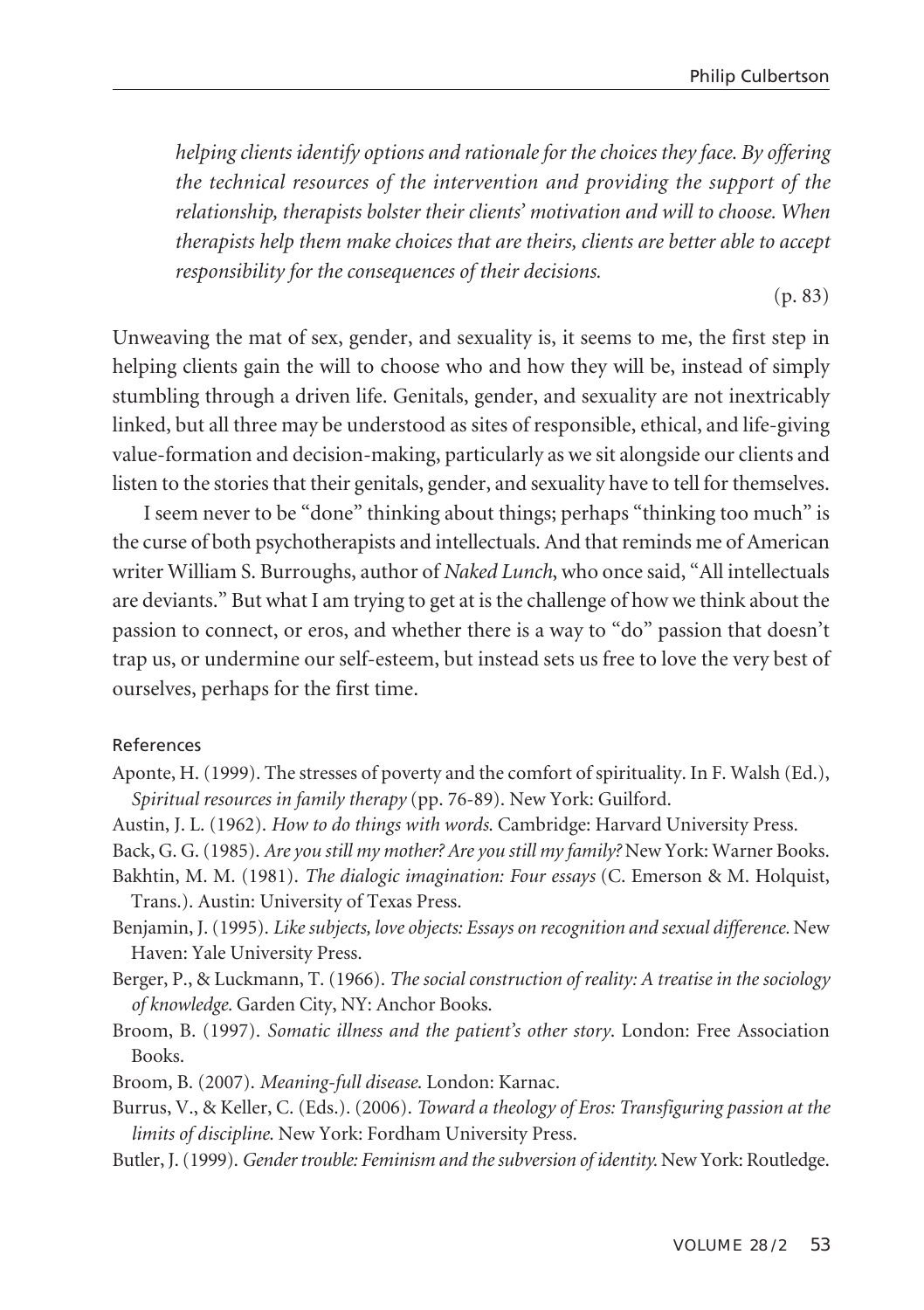Butler, J. (2004). *Undoing gender*. New York: Routledge.

Connell, R. (2005). *Masculinities* (2nd ed.) Berkeley: University of California Press.

- Culbertson, P. (1998). Designing men: Reading male bodies as texts. In P. Culbertson (Ed.), *Thespirituality of men: Sixteen Christians write about theirfaith* (pp. 165–178). Minneapolis: Fortress Press.
- Culbertson, P.(2006). Scars: A man's body, journeying, from object to subject. In H. Brändle & B. Buehler (Eds.), *Scars: Men in their forties*. Hohenems, Austria: Bucher Verlag.
- Dollimore, J.(1991). *Sexual dissidence: Augustineto Wilde, Freud to Foucault*. Oxford: Oxford University Press.
- Eckert, P., & McConnell-Ginet, S. (2003). *Language and gender*. Cambridge: Cambridge University Press.
- Fausto-Sterling, A. (2000). *Sexing the body: Gender politics and the construction of sexuality.* New York: Basic Books.
- Filemoni-Tofaeono, J., & Johnson, L. (2006). *Reweaving the relational mat: A Christian response to violence against women from Oceania.* London: Equinox.
- Fish, S.(1980). *Is there a text in thisclass? The authority of interpretivecommunities*. Cambridge, MA: Harvard University Press.
- Foucault, M. (1975). *Discipline and punish: The birth of the prison*. New York: Random House.
- Franklin, M. (2003). I define my own identity: Pacific articulations of "race" and "culture" on the internet. *Ethnicities, 3*(4), 465–490.
- Freedman, J., & Combs, G. (1996). *Narrative therapy: The social construction of preferred realities.* New York: W. W. Norton.
- Freud, S. (1917). Mourning and melancholia. In J. Strachey (Ed. and Trans.), *The standard edition of thecomplete psychological works of Sigmund Freud* (Vol. 14, pp. 237–258). London: Hogarth.
- Gergen, K.(1994). *Realities and relationships: Soundings in socialconstruction*. Cambridge, MA: Harvard University Press.
- Gergen, K. (1999). *An invitation to social construction*. Thousand Oaks: Sage.
- Gilmore, D.(1990). *Manhood in the making: Culturalconcepts of masculinity*. New Haven: Yale University Press.
- Goldberg, A., & Adriano, J.(2008). *I'm a girl: Understanding transgendered children.* Retrieved June 12, 2008, from http://abcnews.go.com/2020/story?id=5261464&page=1
- Hopcke, R. (1990). *Men's dreams, men's healing: A psychotherapist explores a new view of masculinity through Jungian dreamwork.* Boston: Shambhala.
- Lopate, P. (1996). Portrait of my body. In P. Lopate (Ed.), *Portrait of my body* (pp. 18–31). New York: Anchor Books/Doubleday.
- McAdams, D. P.(1985). *Power, intimacy, and thelifestory: Personological inquiries into identity.* New York: Guilford.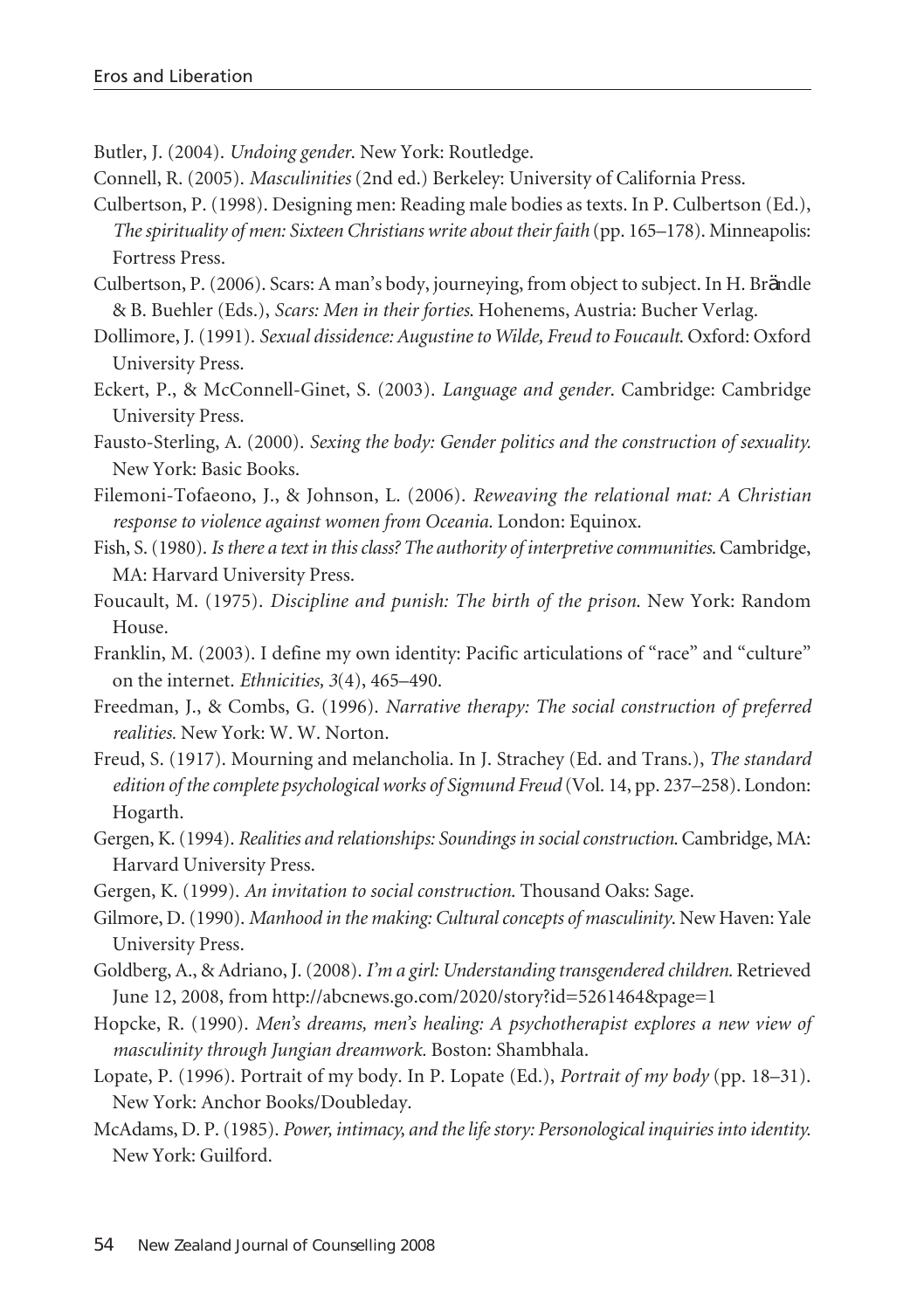- McAdams, D. P.(1988). *Stories welive by: Personal myths and the making of theself.* New York: William Morrow.
- McAdams, D. P., & Ochberg, R. L.(Eds.).(1993). *Psychobiography and life narratives*. Durham: Duke University Press.
- Palu, V. (2003). Tapa making in Tonga: A metaphor for God's care. In L. Johnson & J. A. Filemoni-Tofaeono (Eds.), *Weavings: Women doing theology in Oceania* (pp. 62–71). Suva: Weavers, South Pacific Association of Theological Schools and Institute of Pacific Studies, University of the South Pacific.
- Porter, C. (1948). "Too darn hot," from the Broadway musical *Kiss me, Kate*. New York: American Society of Composers, Authors, and Publishers (ASCAP).
- Schafer, R. (1992). *Retelling a life: Narration and dialogue in psychoanalysis.* New York: Basic Books.
- Scholinski, D. (1997). *The last time I wore a dress*. New York: Riverhead Books.
- Stoller, R. (1985). *Observing the erotic imagination*. New Haven: Yale University Press.
- Volf, M. (1996). *Exclusion and embrace: A theological exploration of identity, otherness, and reconciliation.* Nashville: Abingdon.

Wendt, A. (1991). *Ola*. Auckland: Penguin.

Winnicott, D. W. (1965). The capacity to be alone. In *The maturational processes and the facilitating environment* (pp. 29–36). London: Karnac.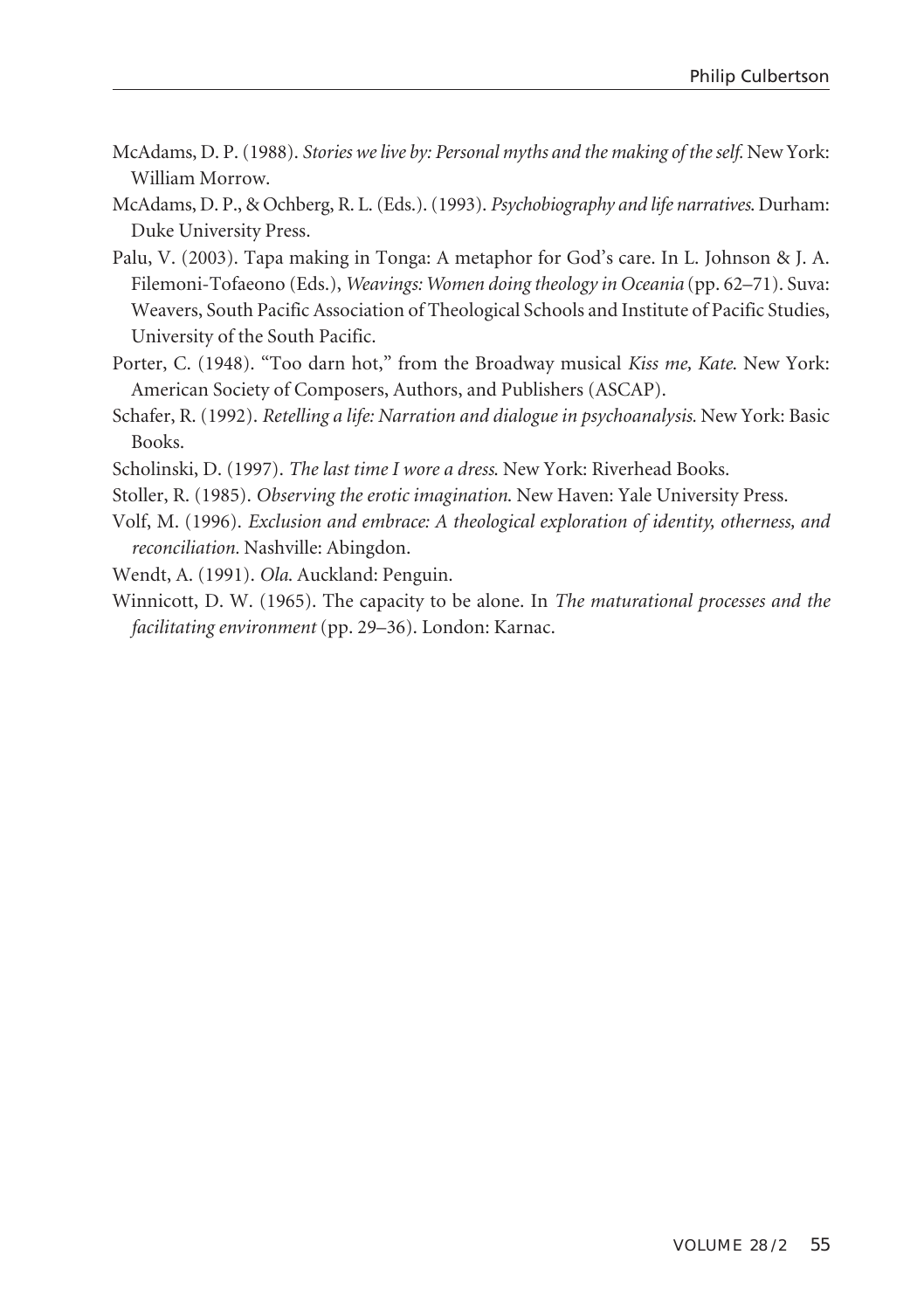# **A Response to Philip Culbertson's Presentation**

### Josie Goulding

Thank you for inviting me to respond to your paper, Philip. I have enjoyed the opportunity to play with some of the ideas and questions you have raised.

In this response I want to address some of the issues that Philip has raised and, in particular, my thoughts on the clinical implications of the radical separation of sex, gender, and sexuality and the exploration of narratives in relation to this.

I would concur with Philip's statement that there is little dialogue between psychoanalysts and narrative therapists in this country. I find this fascinating, particularly because I first came to psychotherapy following a workshop in family therapy, the birthplace of narrative therapies, run by two women from New York. I was terribly impressed with the videos they shared of their work. Now I am immersed in exploring the psychoanalytic world and practising as a psychodynamic psychotherapist, and I write from that position.

On reflection I wondered if the lack of dialogue might be the effect of the social constructionist story that Philip presented. I think the conceptual origins from which each school of therapy was created have not always been considered an important part of training new therapists. The philosophical arguments of history have become practice arguments today. As such, like those people in the story, we have an almost religious belief in the validity of practice theories and techniques that underpin our various therapeutic endeavours.

Both schools critique each other's approaches. These critiques include different ideas about the roles of reality, fantasy, truth, consciousness and unconsciousness, discovering vs creating the mind, and the place of narrative and language in the healing process—not to mention the role of the therapist in the therapeutic relationship.

#### **The concept of reality**

How do these differences help in thinking about the questions that Philip raises, i.e., the usefulness of separating genitals, sexuality, and gender in working with our clients?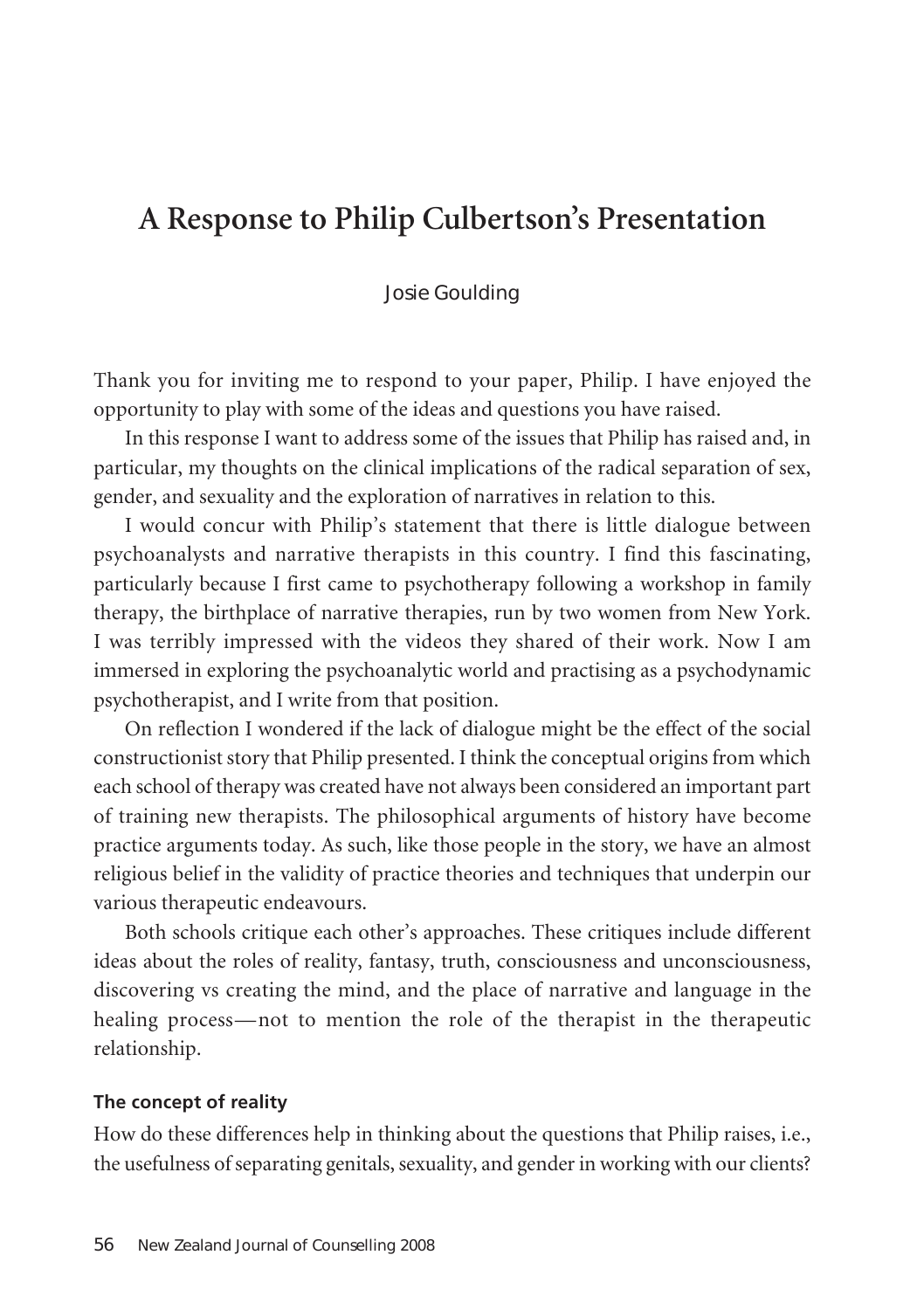We might look, for example, at the arguments over the existence of an external, objective, and verifiable reality. This idea is at the heart of the positivist movement out of which psychoanalysis arose. However, it was not long before the role of subjectivity, memory, and Freud's proposal of the unconscious began to disrupt or interact with this assumption. The subjective nature of memory and experience was problematic to Freud and psychoanalysis. In the 1880s, Nietzsche anticipated Freud's observations: "'*I did that*,' says my memory. '*I could not have donethat*,' says my pride, and remains inexorable. Eventually the memory yields." (Brown, 1991, p. 7)

Freud framed and reframed his understanding of psychoanalysis and human experience to try and accommodate this, among other subjects, and I have heard psychoanalysis described as the study of human subjectivity. The task of rewriting foundational theory in response to clinical evidence and philosophical movements continues.

The difficulty of subjective reality is manifest when we sit with clients. I am sure a number of you will have had the experience of working with transgender clients who want to understand why they are having their particular experience of gender. Some want a clear, single explanation, and for a few, it would be preferable that it be a physical one. This would allow them a socially acceptable understanding, i.e., it is not their fault that they are not having what society determines a "normal" gender experience; it is biological. The idea that there is perhaps a single external truth that will ease the internal distress is comforting. This stands in contrast to the idea that the "why" may be irrelevant and perhaps unknowable in direct cause-and-effect terms. The suggestion that the focus of the therapy is on the "how" and "what", and the multiple truths inherent in their individual "lived" gender experience, can be less comforting, even disconcerting. The idea of external or verifiable truth lingers and haunts us, both as therapists and as clients.

Another area to challenge is the idea that somehow both narrative therapy and psychoanalysis are interested in mental health in its broadest sense. How we conceive of and relate to that seems important. Where psychoanalysis has located itself, I believe, has an impact on the way it has incorporated these ideas into its theory and practice. To some extent, psychotherapy has an uneasy alliance with medicine, often going along with a "consensual standard of mental health based on conscious clarity about objective reality" (Moore, 1999). From a constructivist perspective, this clearly needs to be re-thought. However, it appears that while psychoanalysis has engaged with constructivism from its earliest conception, there is "no articulated consensually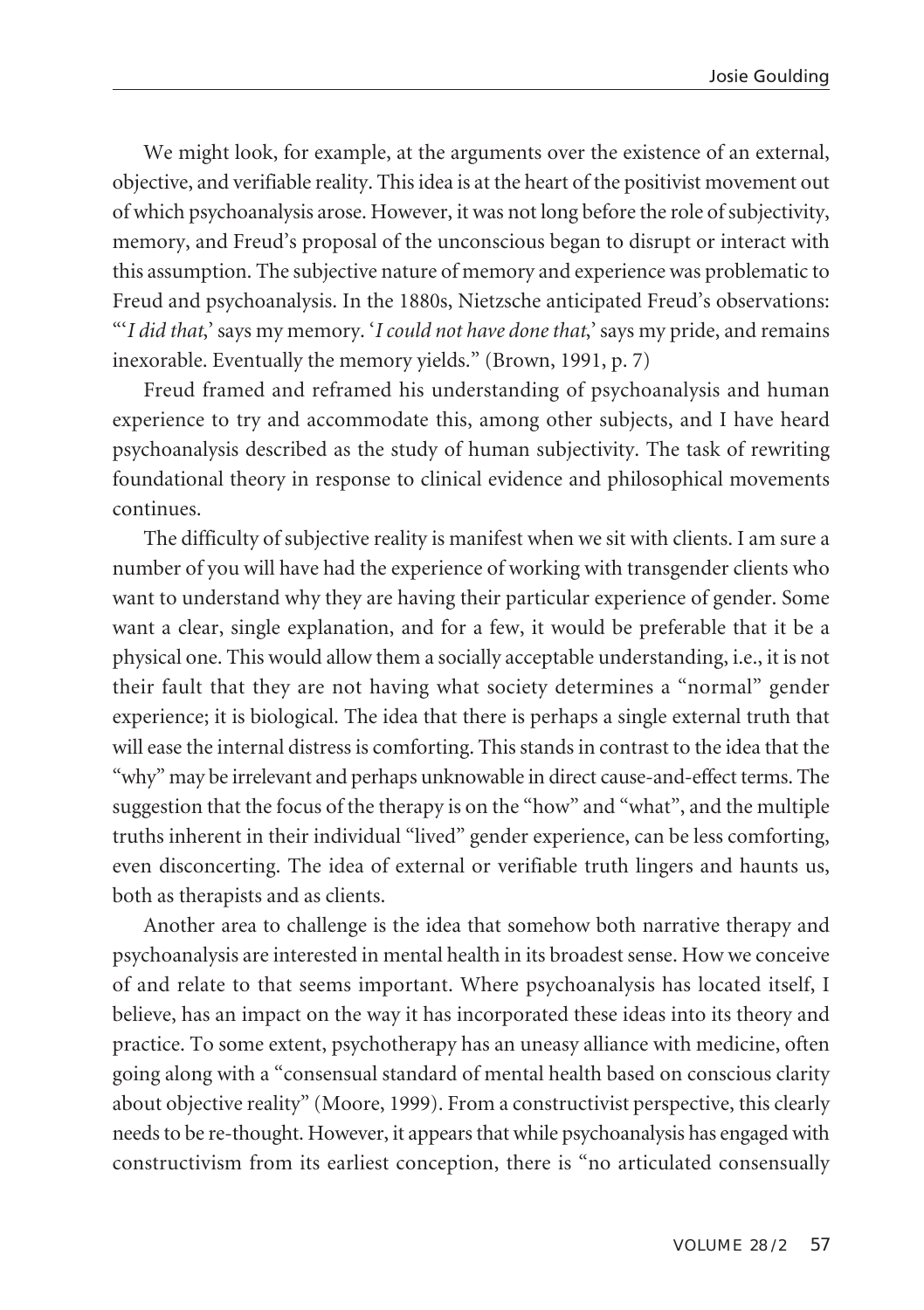agreed upon standard [to define mental health] within the current framework of constructivist psychoanalysis" (Moore, 1999, p. 155).

Perhaps a single agreed-upon definition is a contradiction in terms. Partially this is because the idea of a single definition brings us back into a circular argument over the competing truth-claims of objective reality, individualsubjective reality, consensual reality (in the sense of Habermas's "converging horizons"), and socially constructed reality.

In Philip's presentation, he makes the observation that "my experience with clients is that they often struggle with the task of evaluating their own psychosexual story with any sense of objectivity." This clearly demonstrates how difficult it isto work with these concepts. Does he mean that they struggle with their relationship to an external "objective" reality, believing that there might be one? Or does he mean that the client has no observing ego, and therefore can only really be "in the experience," and therefore only give descriptive accounts and certainly not move to articulate and evaluate the meanings of their behaviour? These two different experiences may necessitate differing clinical approaches.

The acceptance of multiple truths, even within the same person, does not necessarily negate the presence of an external reality. The impact of the world on us engenders our subjective reality; Moore (1999, p. 140) would say that "construction cannot occur without it." We have to have something to be subjective about. In the example we are using, it is the lived experience of the body genitals we are born with, their relation to our experience of our gender identifications, and the development of our gender identity in a gendered society. These discussions are classically poignant in the area of the body, particularly in the discussions on the link between genitals and gender. Freud's (1923) statement that the ego is "first and foremost a body ego" (p. 26) speaks to the way psychoanalysis has tried to understand the process of the ego's emergence as being an embodied dialectical process. It occurs at the intersection of what the constructivists would call the "potential reality" of what is outside consciousness, and then is presented to consciousness in the moment-to-moment of living or "going-on-being." Creating a narrative about discrete experiences can be part of that.

What is inside and outside consciousness reflects another difference between narrative therapy and psychoanalysis. The former holds consciousness as the central focus of therapy. Unconscious experience or thought is either not considered, or considered only as it emerges into the conscious field. Psychoanalysis, on the other hand, is very interested in unconscious material.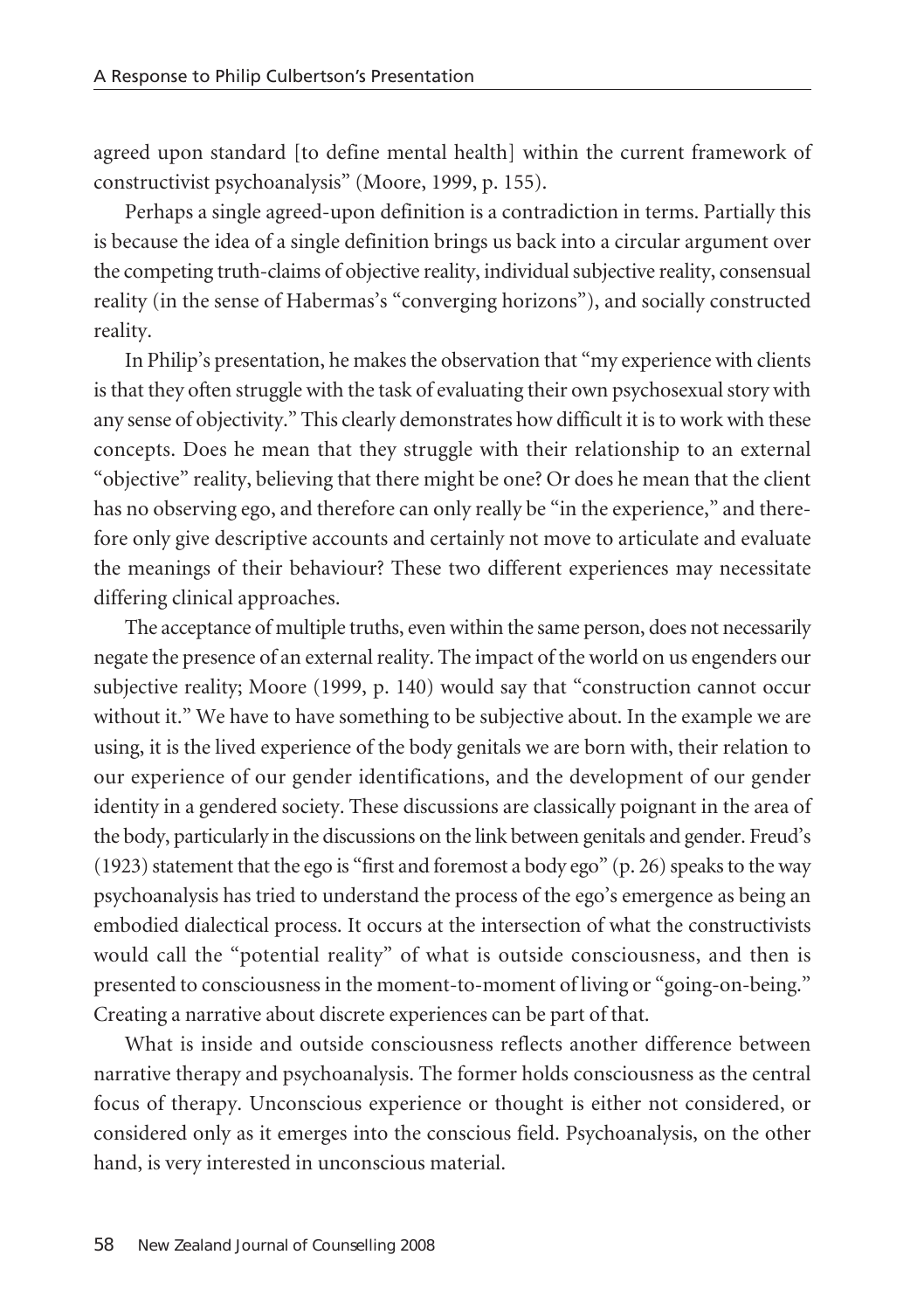Conscious and unconscious material or experience is an example of a range of concepts—for example, inside and outside, experience and narrative, objective reality and subjective reality, mind and body—which can be conceptually argued as opposites. Alternatively they can be seen as dialectics that continually construct each other. Trying to separate them as a way of understanding experience does not work, in my opinion.

## **The embodied nature of being**

In his presentation, Philip cites Judith Butler's suggestion that "we do not have genitals, we enact them." This clearly holds some experiential truth, but this position separates the body from the mind. That is, if I am enacting my genitals, there is an "I" that is separate from my genitals. Clearly this is not the whole story. Partially this is a perceptual artefact of the way our brain works, e.g., language is a second-order representation; it is always re-presenting some thing to the self (Burmudez, Marcel, & Eilan, 1998). I think Butler's statement somehow ignores the fact that perceptually and experientially we are our bodies. Everything we experience, we experience through our bodies. Merleau-Ponty is useful here in that he understood the body to be central.

*Merleau-Ponty inherited the soul as Being and as Nothingness and set out alone to do what none before him—or since him—could think to do; first, he made the soul a thing, a body, and then, heincarnated all things into the Flesh. His successors have yet to appear. Those who follow him in time are still resisting incarnation; they arestill trying to makethe Flesh become word; they arestill seeking to obtain release from the world by transforming it and themselves into a text.*

(Dillon, as cited in Grosz, 1994, p. 219)

Thisis one of the problemsif we unpick the weaving of the mat in Philip's presentation. The whole is more than the parts, but the parts are necessary for the whole. Radically separating the narrative from the embodied experience is useful for exploration and healing for some people, but I do not believe it is where we live.

This is a problem for those who experience their gender—a social construction as different from their sex, a visible and invisible but effecting total-body experience. No matter whether we perceive ourselves as female or male, or how we enact our gender experience, or even how we alter our bodies through hormones, drugs, and surgery, many defining experiences for both genders have to be grieved in the disjunctions between the body, and an individual's socially and psychologically constructed gender experience.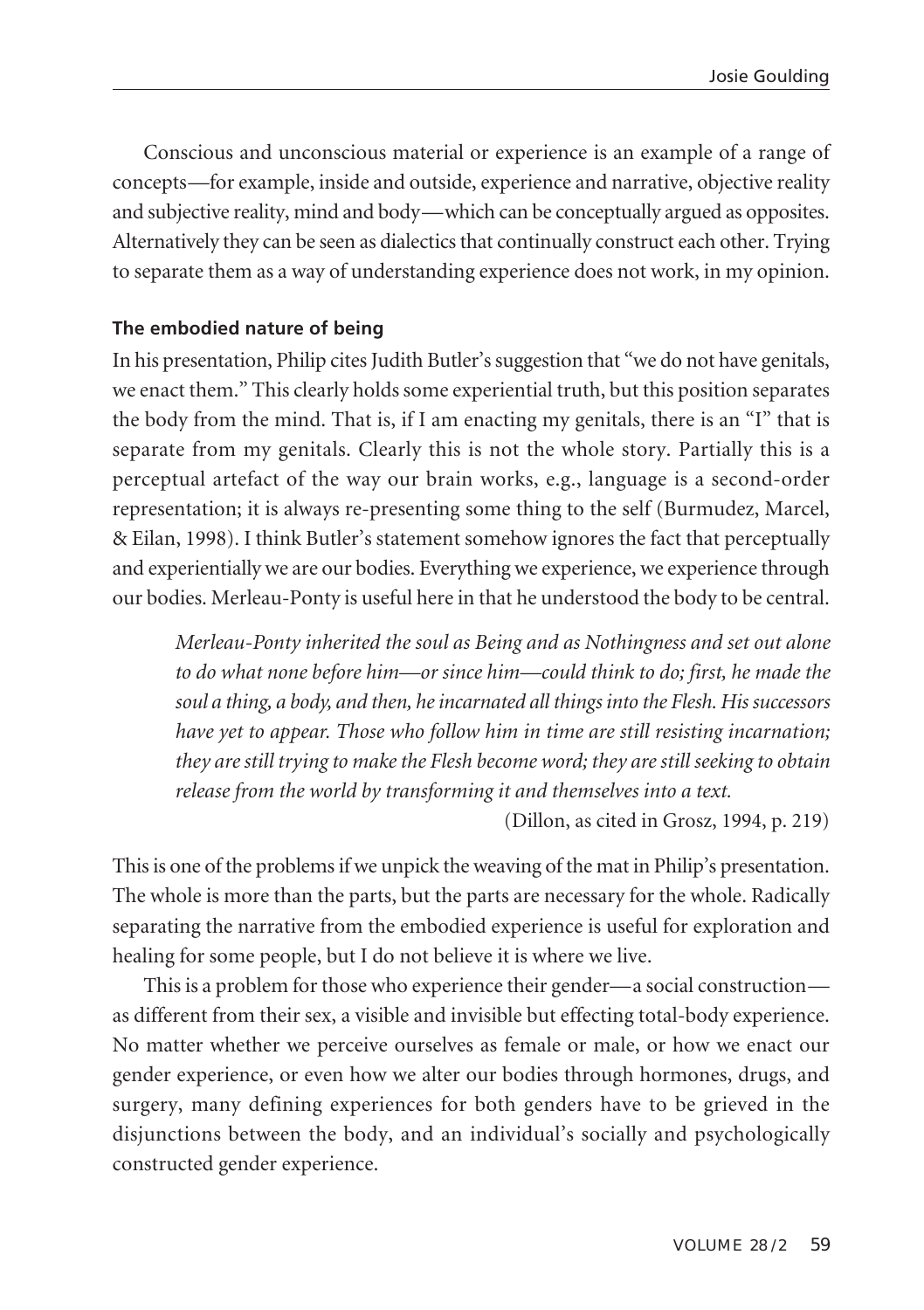This also raises the issue of congruence. Congruence is the idea that multiple facets of oneself are available in response to social or environmental settings, but are linked in a way that provides us with a sense of "going-on-being." This experience contrasts with discrete separate selves or parts. My daughter asked me a while ago, "Mum, which character in *Sex and the City* do you think you are?" I wasn't sure whether to be flattered or offended by her question! I was more interested in her own answerso, typically therapist, I said, "I will have to think about that; who do you think you are?" "Well, I think I am all of them in some way at some times." Clever girl, I thought! Yes, the show does provide an overview of a range of somewhat caricatured but typical, or maybe archetypal, "narratives" about what it isto be a professional white middle-class woman. Some of these narratives are contradictory. Having some flexibility to engage and recognise the way in which each is useful and restrictive allows malleability, but also allows some sense of consistency of self-experience.

This contrasts starkly with a client story. This client knew she could be librarianlike or vamp-like, but that these two personae were not consciously connected with any triggering events or circumstances, so that she felt her experience as being random. She said, "I just don't know which one I am going to be at any time." Or alternatively, another client who had such a rigid attachment to what, for example, it meant to be a man, to the degree that there was no flexibility to move and compassionately, or even passionately, embrace other narratives or constructions he had been exposed to. As Philip has indicated, rigidity around sexuality and gender is often the difficulty, and we can question whether these are trauma-based splits or dissociations.

## **Clinical application**

So what about the role of narrative in psychodynamic practice, and in particular, how does it relate to my practice?

The concept of narrative is used in a number of ways, so a definition could be helpful. Polkinghorne's (1988) definition of a narrative is

*a scheme by means of which human beings give meaning to their experience of temporality and personal actions. Narrative meaning functions to giveform to the understanding of a purpose to life and to join everyday actions and events into episodic units. It provides a framework for understanding the past events of one's life and for planning future actions. It is the primary scheme by means of which human existence is rendered meaningful.*

(Cited in Moore, 1999, p. 144)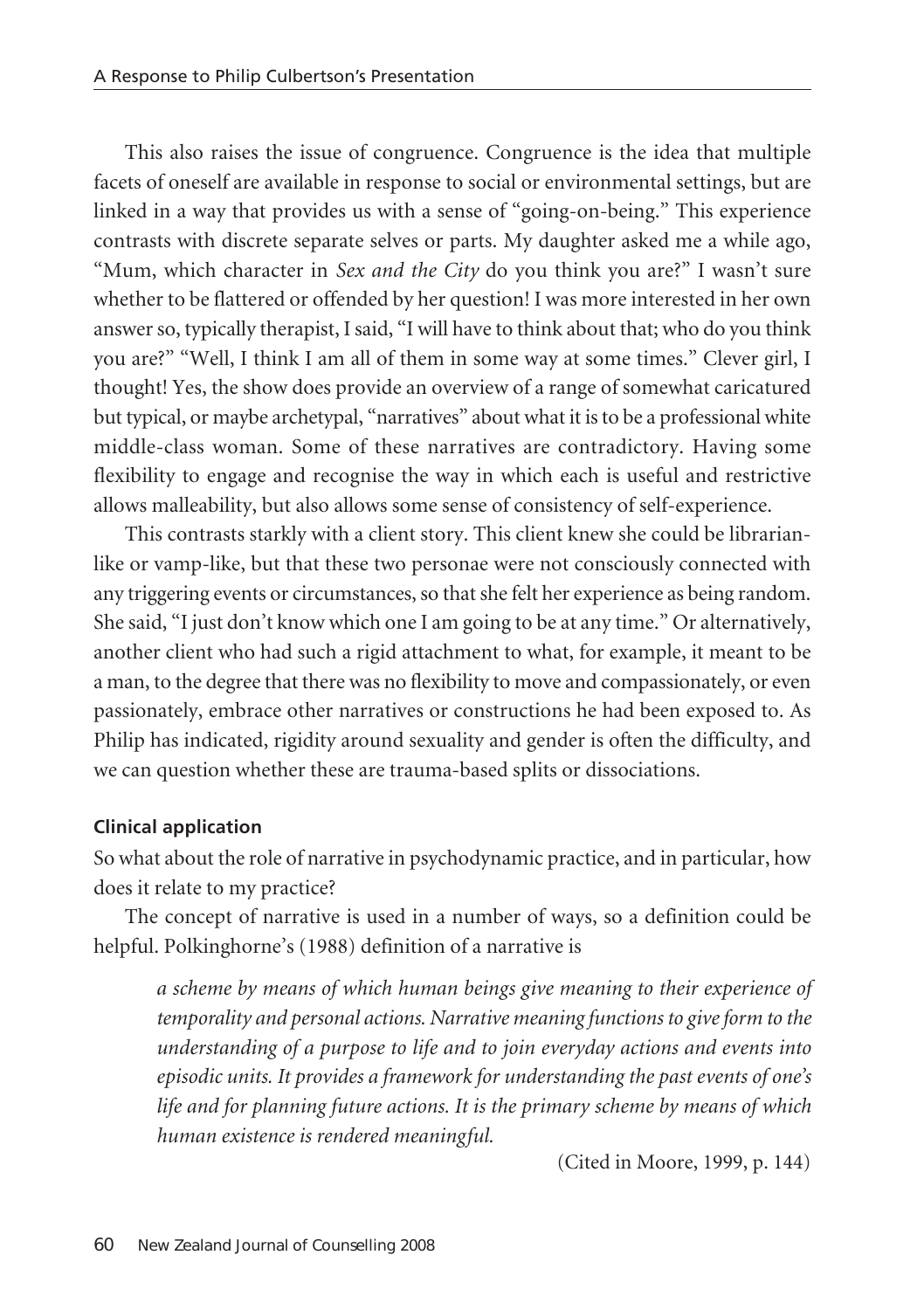Using that definition, I want to raise a couple of examples of how I have found that a focus on articulating narratives can be both useful and not so useful, and why I think that is the case.

As Philip has suggested, trying to elicit clients' narratives about the separate parts of their experiences around sexuality in its broad sense is very enlightening, and can be useful in helping them gain insight into how these may or may not form an integrated or generally coherent experience of themselves. In my early training, a large component in TA and Gestalt therapy got me interested in separating out, for example through two-chair work, varying parts of the self and body. Some clients found this very easy and helpful, and they shared rich conversations and descriptions of their respective gender roles, sexual practices, and parts of the body. They were able to use these processes to integrate, grow, develop, and heal—creating, or I would suggest, co-creating, narratives that expressed or gave rise to meaning in their lives.

Other clients were not able to create verbal narratives. Their descriptions were impoverished, concrete, and linear, and there was a general failure of symbolisation. This meant they could not manipulate their experiences in an abstract way. Chiozza (1999) suggests:

*A chronological biography presented with a time sequence almost never contains the meaning that we seek; what we seek, no matter how surprising it sounds, is literature!*

(p. 118)

For example, hearing a client with vaginismus describe her vagina as "… about the size of a pencil ... a tube ... no I don't imagine it could change shape ... I don't really think about it except I want to have a baby … I think my husband should just force me to have sex, that might solve the problem" is not literature!

My experience of working with this woman was very much a reflection of the apparent dissociation and lack of descriptive, alive language shown in the above verbatim. Her apparent lack of ability to create a living, rich narrative did not just relate to her vagina. One cannot make people think or mentalise. Real thinking and creativity emerges both developmentally and in the space that can be created by "a facilitating environment" (Winnicott, 1960, p. 43).

In this situation, I could imagine all sorts of narratives that may have been associated with her statements, but she could not. Her history and the restrictions that it engendered were, however, enacted in the therapeutic relationship.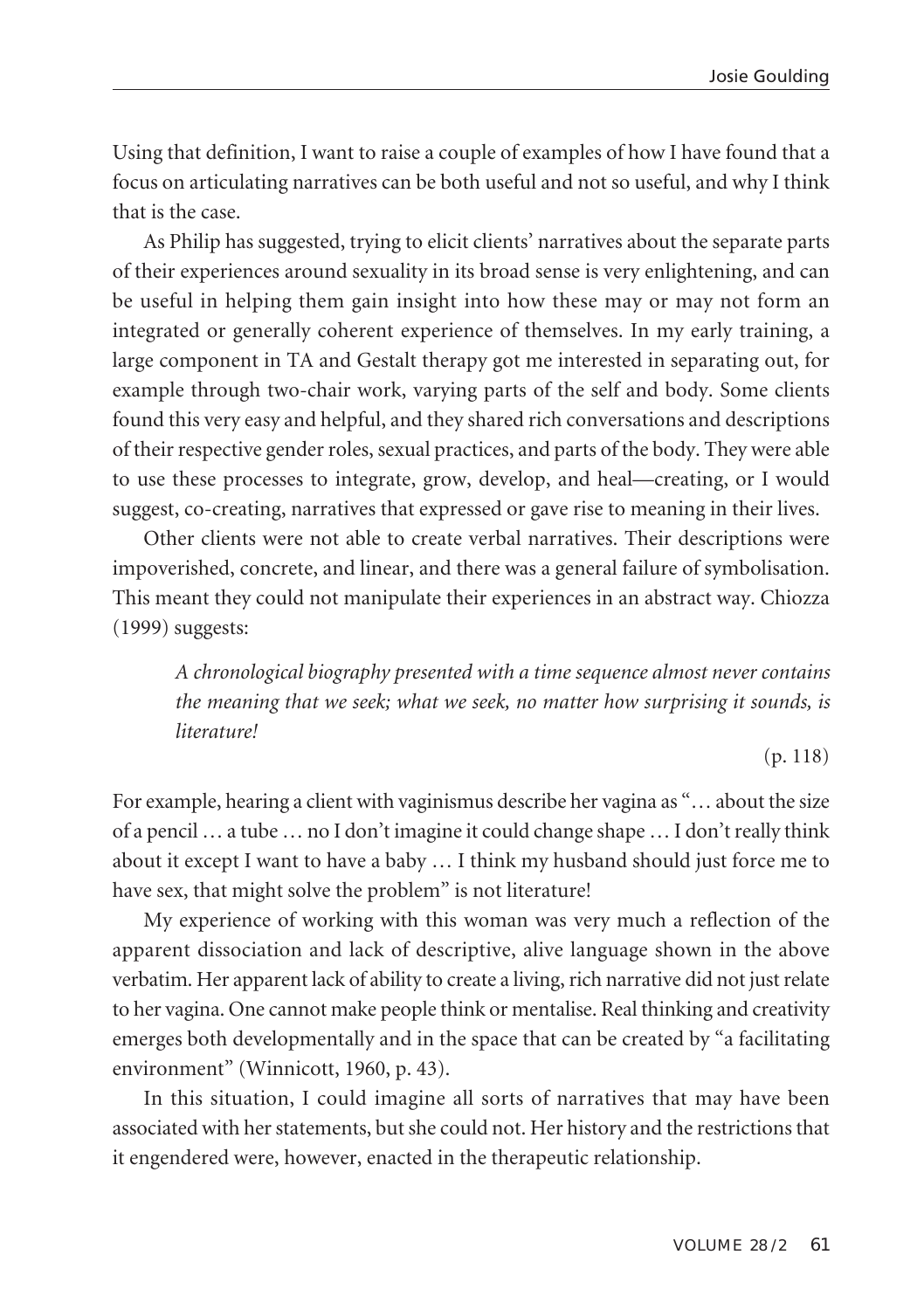We lived her reality in our relationship through processes of enactment and embodiment. These seemed to be the only access points in working with her. Creating a narrative to some extent is a "doing" activity. For her—and this is a psychoanalytic construct—I felt we needed to go back to "being." My idea was that she might need a containing space, created relationally, in which the capacity to play could be allowed and developed. I believe that this capacity to play is needed before narratives as tools to healing can be useful.

## **Conclusion**

Clinically, narratives are clearly useful. We are hardwired for symbolisation and relationship. Verbal language is the form of symbolisation that gives us the most specificity. It allows us to create meaning or, as Krystal (1988, p. 67) says, to "own our own soul." Language is, however, by its nature restrictive. Whenever we verbalise anything, something is lost. Language is the symbol, not the thing in itself. Ironically, we could therefore say that language is not the whole story in either life or therapy.

Narratives are one way that we can engage in play and meaning-making with our clients. This requires that the client, and the therapist for that matter, can both enter that transitional space where play occurs. Winnicott first locates this creative space between the mother and baby (Winnicott, 1971); perhaps it could also be located "between the reflective and pre-reflective spheres of the life world" (van Mannen, 1997, p. 345). The capacity to use this space is a developmental achievement in which some clients are not able to fully participate, due to past trauma or developmental deficit. I believe that growing that capacity requires another sort of activity which precedes the use and exploration of narratives.

Finally, to quote one of my favourite philosophers, Leonard Cohen: "Poetry is just the evidence of life; if your life is burning well, poetry is just the ash" (Lunson, 2006).

## References

- Brown, D. P. J. (1991). *Introduction to psychotherapy: An outline of psychodynamic principles and practice.* London: Routledge.
- Burmudez, J. L., Marcel, A., & Eilan, N.(Eds.).(1998). *The body and theself.*Cambridge, MA: MIT Press.
- Chiozza, L. A.(1999). *Why do wefall ill? Thestory hiding in the body.* Madison, CT: Psychosocial Press.

Freud, S. (1923). The Ego and the Id. In J. Strachey (Ed. and Trans.), *The standard edition of the complete psychological works of Sigmund Freud* (Vol. 19, pp. 12–60). London: Hogarth.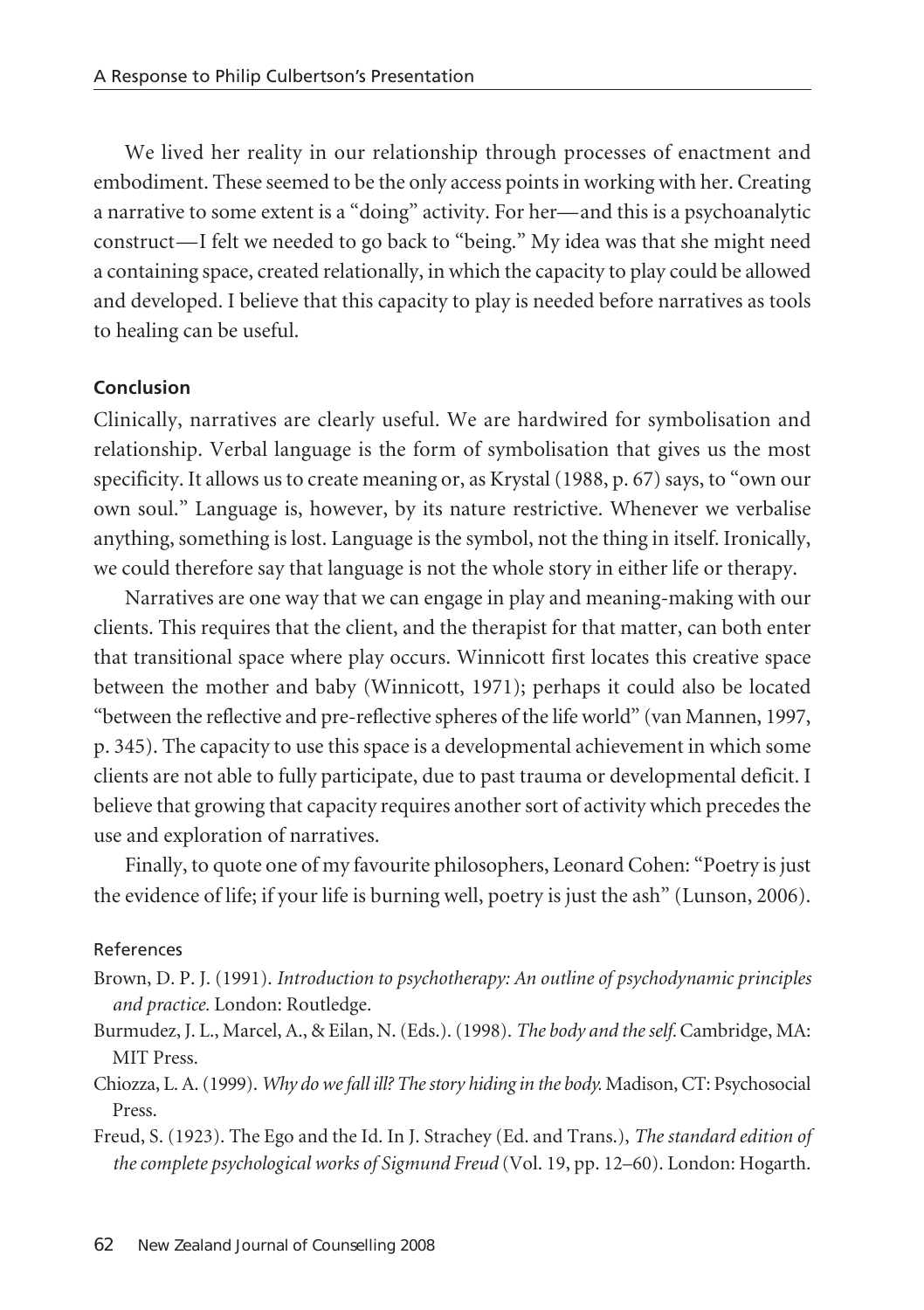- Grosz, E. (1994). *Volatile bodies: Towards a corporeal feminism*. Bloomington: Indiana University Press.
- Krystal, H. (1988). *Integration and self-healing*. Hillsdale, NJ: The Analytic Press.
- Lunson, L. (2006). *Leonard Cohen: I'm your man* (DVD). Vancouver: Lionsgate.
- Moore, R. (1999). *The creation of reality in psychoanalysis: A view of the contributions of Donald Spence, Roy Schafer, Robert Stolorow, Irwin Z. Hoffman and beyond*. London: The Analytic Press.
- van Mannen, M. (1997). From meaning to method. *Qualitative Health Research, 7*(3), 345–369.
- Winnicott, D. W. (1960). The theory of the parent-infant relationship. In *The maturational processes and the facilitating environment* (pp. 37–55). London: Karnac.

Winnicott, D. W. (1971). *Playing and reality*. London: Tavistock.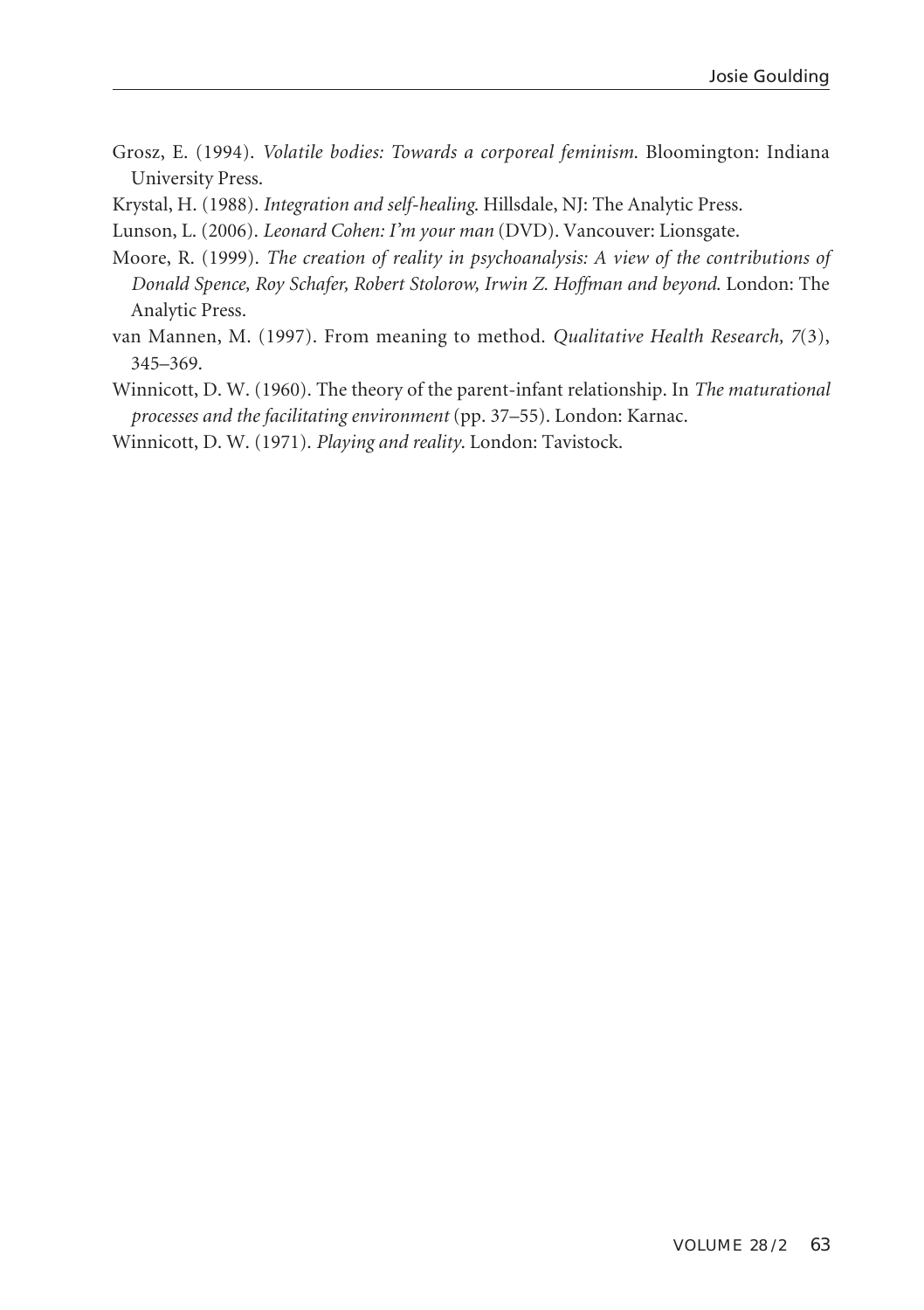# **A Response to Philip Culbertson's Presentation**

#### Jeremy Younger

It is a privilege to be invited to respond to Philip's paper. He invites usto take the issues of sex, gender, and sexuality very seriously and I am happy to take up his challenge.

To begin at the beginning, he takes us straight from the sexual energy of Palm Springs to the sexual energy of gay men, his gay clients, desperately "acting out" sexually, and his and their attempt—therapist and client together—to make meaning of this as they juggle the competing discourses and, as Philip puts it, their competing "embodied, atomic, and social selves." In this process of therapy or counselling, he seeks to find a congruence that can lead to a healthier and safer life and to a contribution to the good of society.

To help make meaning, he appeals to Michel Foucault and Judith Butler, especially their writings about sex, gender, and sexuality. Following Foucault and Butler, he first distinguishes between sex and gender. Sex is how our genitals are named at birth, correctly or incorrectly, by society. Gender, on the other hand, is not determined by our genitals, but is understood as a performative effect that is discursively produced, even if it is experienced by the individual as a natural identity. It is, so to speak, what we do with our sex.

When Philip comes to discuss sexuality, I find him less clear. As I understand it in Foucault and Butler, difficult though they are to read, sexuality is understood as a social construction that takes place at the interface between gender (what we do with our genitals) and society's dominant discourses, structured as they are around the concept of heterosexuality as the norm for human relationships.

Sexuality, then, like gender, is not about the discovery of an innate or essential identity, existing independently of language. Rather, it is a socially constructed fiction, albeit a serious one, a product of language and specific discourses. We may believe that we have discovered and owned our sexuality as if it is uniquely ours, and that our task is to find words to express that identity, but in fact our sexuality is itself socially constructed, and not the recognition of a natural fact.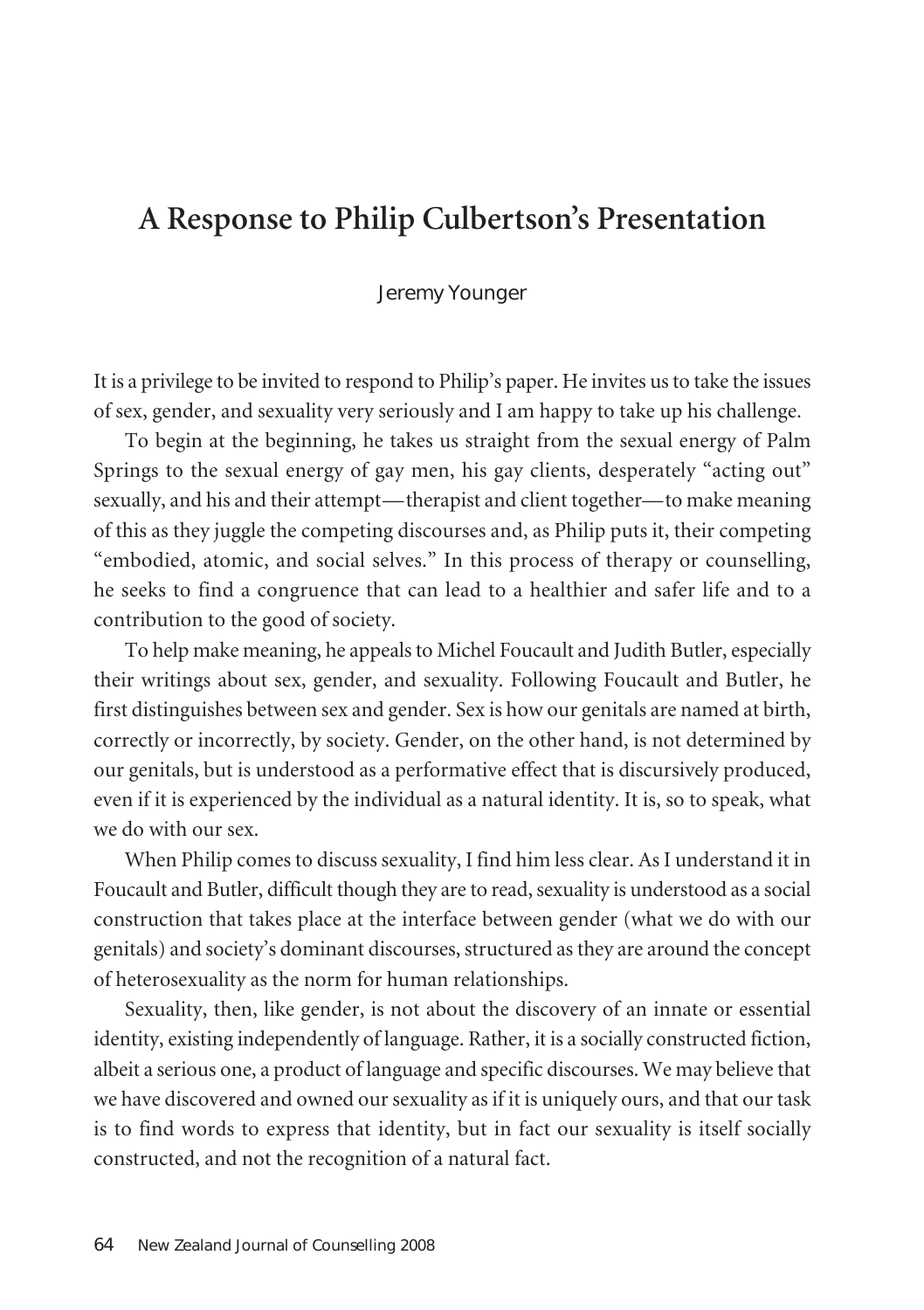Those who perform their gender heterosexually are constructing their sexuality in a social milieu that reinforces that very heterosexuality. The interface between gender and sexuality for heterosexuals is seamless. Philip offers us the analogy of the weaving of a mat; forthe heterosexual, the process of weaving is straightforward, intrinsic, and untroubled. As Tamsin Spargo puts it:

*Compulsory heterosexuality is installed in genderthrough the production of taboos against homosexuality, resulting in a false coherence of apparently stable genders attached to biological sexes.*

(Spargo, 1999, p. 47)

However, for those who perform their gender homosexually, the performance of their gender and the construction of their sexuality, in the face of the dominant, privileged, heterosexual discourses, will present vast internal and external difficulties, discontinuities, and conflicts.

It is not a case of unweaving and reweaving a mat; it is the recognition that for homosexuals there can be no mat at all, for mats, in Philip's analogy, belong to the culture of the heterosexual. Any attempt by homosexuals to weave inevitably creates something inauthentic, as it has been designed by others. It is alien, and offers false comfort. In the face of the heteronormativity that undergirds social construction, those who perform their gender homosexually are faced with a choice: assimilation or alienation.

Here we come to the crux of my issue with Philip's presentation. I believe that underlying his approach, and also underlying the practice of much psychotherapy and counselling with those who define themselves as homosexual, is the insidious, though understandable, privileging of assimilation over alienation. This is because the heteronormative onslaught is everywhere: in the media, education, entertainment, popular culture, and the commercial imperatives of the capitalist, materialist system (the pink dollar notwithstanding), and, as a way to survive, it is very tempting to try to fit in—so tempting that it can become second nature. This assimilation privileges relationships over sexual expression; monogamy and civil union over recreational sex and perceived marginalised practices and connections. Such a bias, conscious or unconscious,spawns pejorative terms such as "acting out" to describe the particular recreational, sexual lifestyle of the sauna and the sex-on-site venue. As I say, assimilation is a seductive way to go. Jameke Highwater argues:

*There will be less pain, less denial, less self-contempt. But there will also be fewer*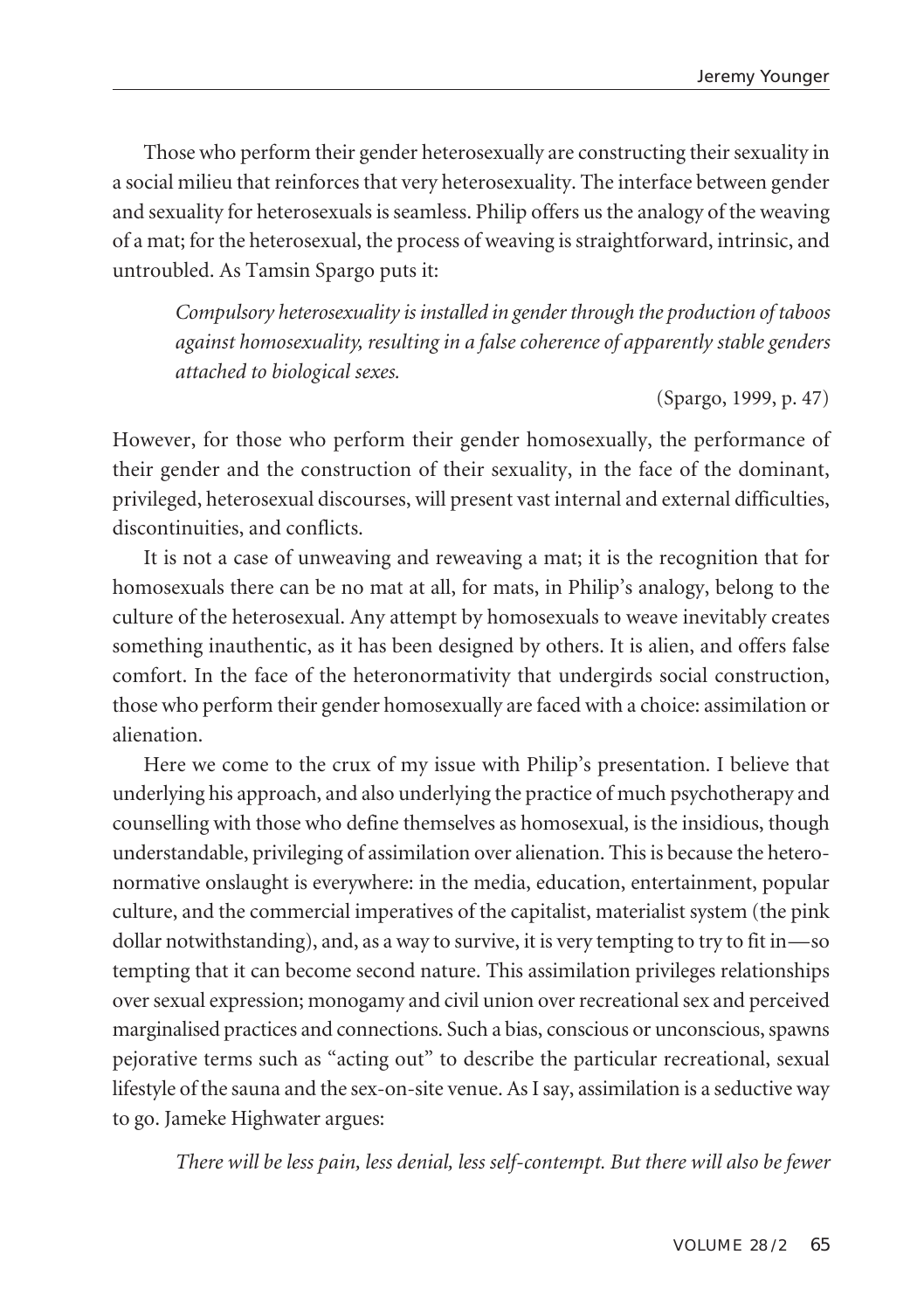*people who exist at a distance from the unquestioned conventions of the mainstream. There will also be fewer people who are sufficiently detached from arbitrary conventions to becapable of seeing beyond thesentries of conformity, and, perhaps, to belured into thetransgressions that take us beyond thefamiliar world into other, unknown and unnamed worlds.*

(Highwater, 1997, p. 180)

Alienation, on the other hand, demands that we take seriously the production of "reverse discourse," which is one of the fundamental ideas of Foucault:

*There is no question that the appearance in nineteenth century psychiatry, jurisprudence, and literature of a whole series of discourses on the species and subspecies of homosexuality, inversion, pederasty, and "psychic hermaphrodism" made possible a strong advancefor socialcontrols into the area of "perversity"; but it also made possibletheformation of a "reverse" discourse: homosexuality began to speak in its own behalf, to demand that its legitimacy or "naturality" be acknowledged, often in the same vocabulary, using the same categories by which it was medically disqualified.*

(Foucault, 1984, p. 101)

Foucault argues that homosexuality only came into existence in social discourse at the end of the 19th century, when it was pathologised as a perverse or deviant type, a case of arrested development, a suitable case for treatment as an aberration from the heterosexual norm. As such, the homosexual was subject to the disciplining, marginalising, and subordinating effects of social control.

The irony is that the social discourse used to pathologise homosexuals became the very discourse of resistance to that pathologising. To quote Foucault again:

*There are no relations of power without resistance; the latter are all the more real and effective because they are formed right at the point where relations of power are exercised.*

(Foucault, 1980, p. 142)

Reverse discourse enables homosexuals to language their alienation and to give voice to their living over-against the dominant heterosexual social culture, rather than their attempting to live within it.

It follows, then, that counselling and therapy with homosexual people must also adopt that same reverse discourse so that a therapeutic place can be created where the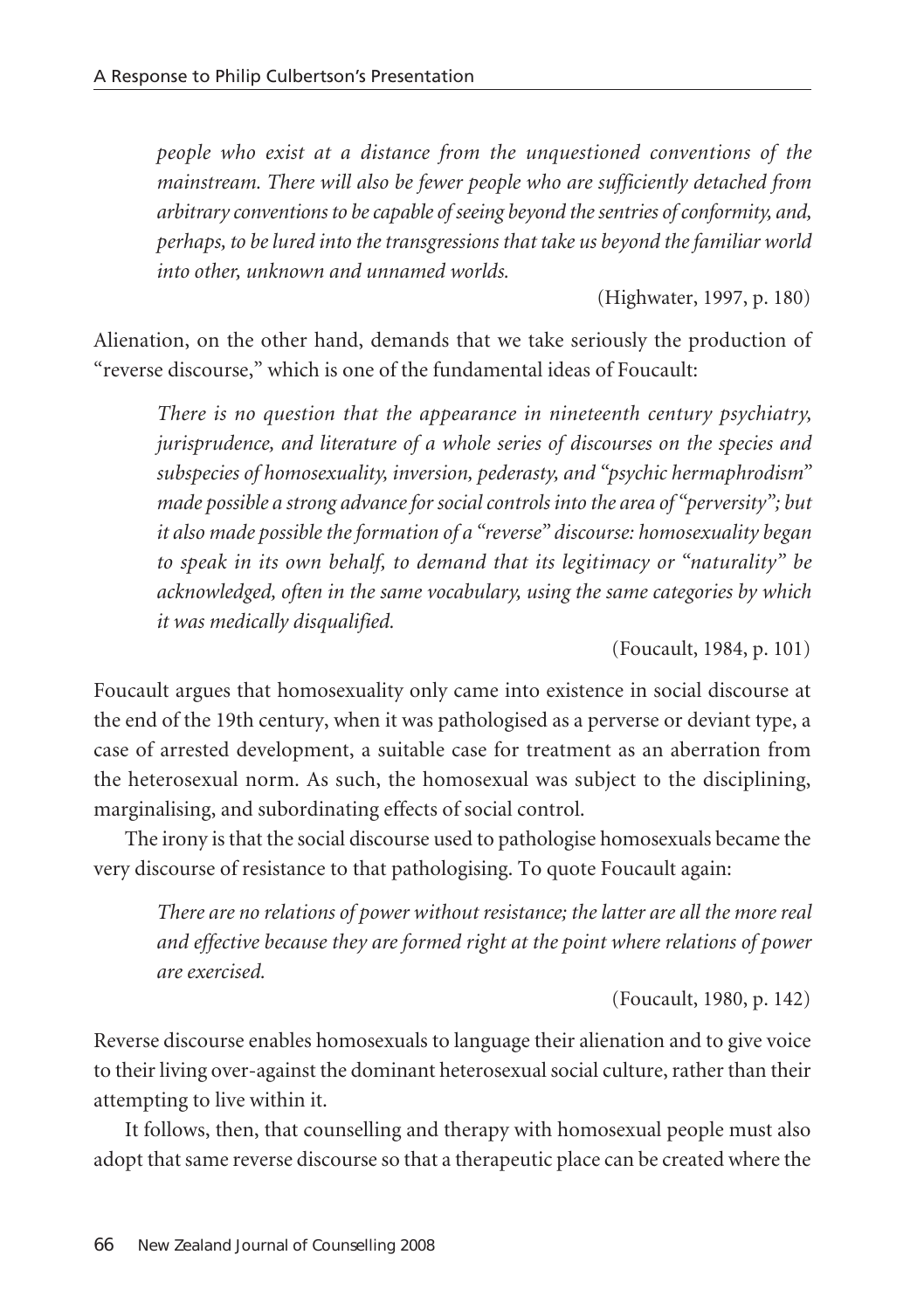challenge of alienation can be tolerated creatively, rather than avoided. So often the opposite seems to happen: the therapy and counselling process, seduced by the dominance of heterosexuality, consciously or unconsciously, privileges the desire to assimilate.

It is my contention that counselling and psychotherapy are called to be countercultural and, given the history of the relationship between psychotherapy and homosexuality, this is risky. It's about inhabiting a place where not-knowing is the wisdom, where there is no weaving, no mat, no pattern. As David Halperin (1995) argues, homosexuality offers

*[a]n horizon of possibility that is always unfinished and provisional, and the queersubject occupies an eccentric position in relation to the normal, thelegitimate, and the dominant.*

(p. 62)

But here's a problem! I reckon that the last thing most homosexual clients who come into therapy or counselling want to be is queer. It's enough that they can call themselves gay—define themselves, categorise themselves in this way. Philip is right, that homosexual clients often feel desperate—desperate to fit in, be accepted, be loved.

And thus we face the profound difference between "gay" and "queer". In the popular definition of gay, we are talking about identity, something that defines, that puts a person in a category, usually, though not wholly, according to sexual activity. Queerness, on the other hand, is more than a word for the rainbow coalition of nonnormative sexualities: lesbian, gay, bisexual, transgendered, and so on. Queer extends the politics of sexuality beyond sex and sexual minorities and their civil rights. "Queer" is opposed not simply to "straight", but more broadly to "normal".

Defining itself against the normal, queerness exceeds sexuality, sexual practices, sexual identities. It depends on a coming together through the embracing and welcoming and opening up of difference, rather than the closing down of identity. And this is a very important realisation for us in the counselling and therapy community to grapple with: that queerness is not about liberal tolerance. Rather, it is about connection, and the making of meaning, as one dimension of social alienation alongside others: women, children, people of colour, people of the third world, the disabled, the poor, all in fact who must find and language their identity over and against the dominant white, male, rich, Western world, where therapy and counselling predominantly find their natural home.